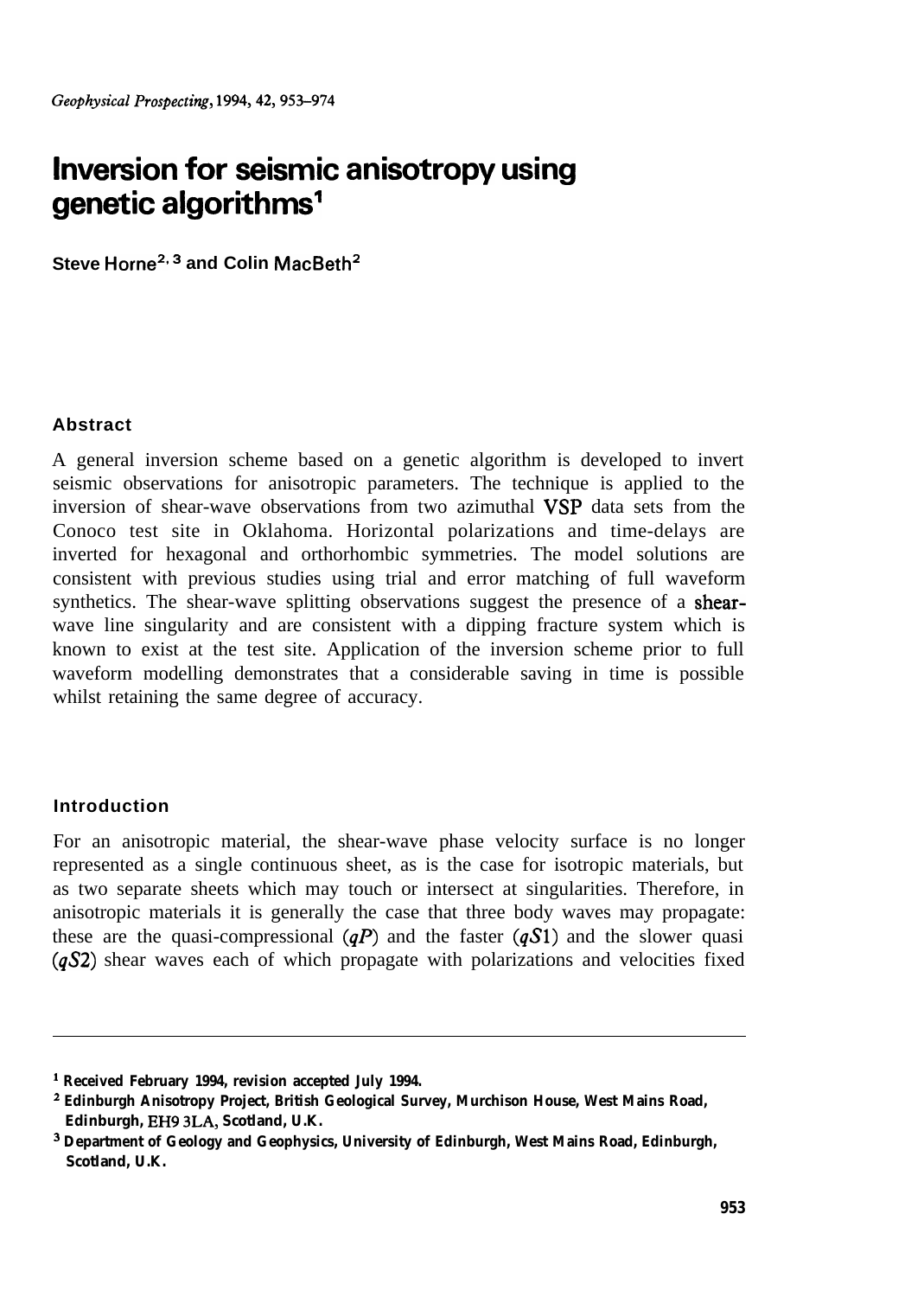by the direction of propagation. A seismic source may therefore excite two shear waves and a  $qP$  wave each with distinct polarizations and velocities. These continue to propagate through the medium leading to a time-delay between the fast and the slow shear waves, this phenomenon is known as shear-wave splitting. The  $qS2-qS1$ time-delay is proportional to the distance travelled through the anisotropic medium, inversely proportional to the shear-wave velocity anisotropy, and is therefore a cumulative measure of the anisotropy sampled along the raypath. The recorded shear-wave polarizations depend on the relative amounts of anisotropy sampled along the raypath. Complications can arise if the split shear waves impinge on another different anisotropic region since further splitting may occur producing a wave train that is difficult to interpret. Shear-wave splitting is commonly measured in terms of the time-delay between the split shear waves and the polarization direction of the  $qS1$  arrival, since other quantities such as the differential shearwave attenuation are difficult to estimate from field records although processing techniques have been developed which permit such measurements.

Intrinsically anisotropic materials are not thought to be the most common cause of observed anisotropy in the earth. One alternative explanation for seismic anisotropy is presented by the effective averaging that occurs when finely-layered isotropic materials are sampled by seismic energy with wavelengths greater than the thickness of the layers (Backus 1962; Folstad and Schoenberg 1993). In most cases where the layering is sub-horizontal, the resultant symmetry is transversely isotropic with a vertical (TIV) axis of symmetry (azimuthally isotropic). Aligned fractures and cracks embedded in an isotropic solid can also produce an effective anisotropic medium, which for vertical cracks gives a transversely isotropic medium with a horizontal (TIH) axis of symmetry (azimuthally anisotropic). It is possible that an effectively anisotropic medium may be produced by a combination of aligned cracks embedded in a fine layering sequence, such a symmetry system is orthorhombic if the cracks are orthogonal to the bedding planes or monoclinic, otherwise. It is useful to be able to know the symmetry, orientation and degree of these equivalent anisotropic media as this helps to identify the underlying physical cause. This knowledge is of value in resolving the heterogeneities which control the characteristics of the reservoir.

Inversion schemes for shear-wave anisotropy have been largely neglected due to the non-linearity of the problem. Chapman and Pratt (1992) suggested that the mean shear-wave arrival times could be inverted for a weak anisotropic medium by using degenerate perturbation theory to linearize the problem. Arts, Helbig and Rasolofosaon (1991) have used a localized inversion scheme based on a gradient method to invert for phase velocity measurements from laboratory experiments. However, the anisotropic model space is probably multi-modal and the- use of a gradient-based technique is likely to be very dependent on the initial model. MacBeth (1991) attempted to invert shear-wave observations using a systematic search of a precalculated database of shear-wave attributes corresponding to the discretized anisotropic model space. The drawback to this type of approach is the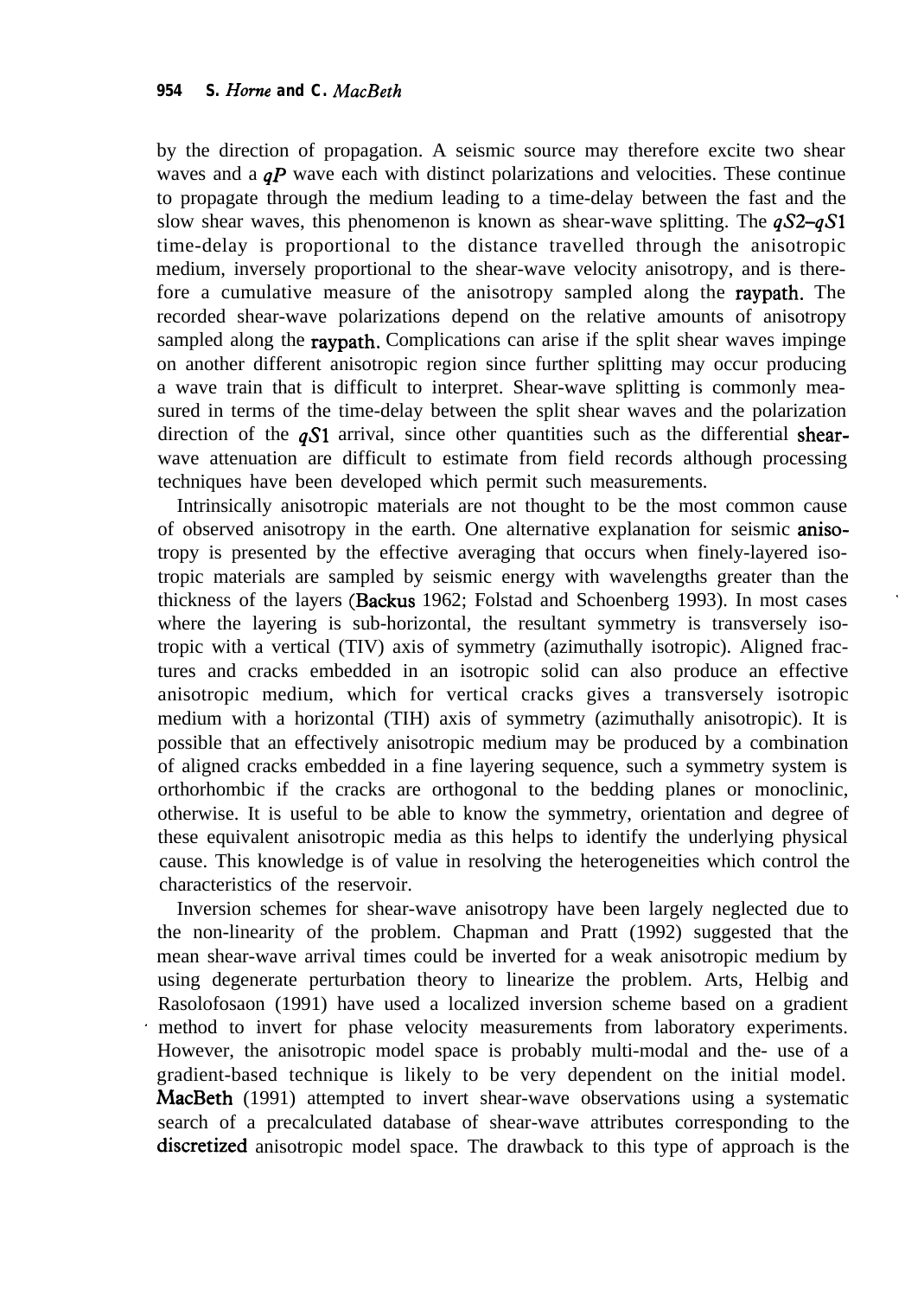necessity of constructing the database prior to the inversion. For realistic model spaces this becomes computationally impractical because of the massive initial calculations required, subsequent storage of the database and access speeds to the database during the search. What is required is an efficient search mechanism which can be applied to very large, multimodal, non-linear model spaces. A solution to this problem is offered by genetic algorithms which may be considered an efficient directed Monte Carlo search.

#### **Genetic algorithms**

Genetic algorithms (GA), which are thought to be non-linear global optimization schemes (Goldberg 1989), are receiving increasing attention due to their robustness, efficiency and suitability to many different problem domains (Stoffa and Sen 1991; Smith, Scales and Fischer 1992; Sambridge and Drijkoningen 1992). GAS can be classed alongside simulated annealing, since-both are considered as directed searches guided by random processes and both attempt to model natural processes. In the case of simulated annealing the scheme mimics the energy minimization process that accompanies crystallization, whilst GAS attempt to simulate evolution. GAs achieve this by using genetic operations to manipulate individuals (chromosomes), each representing a model, and the set of these define a population. The operators are applied to the current population so that a new population is created with new individuals which, on average, are 'fitter', that is, nearer the optimal solution. The crucial factor underlying the GA's operation lies in the coding of model parameters in the chromosome. It is these codings that the GA manipulates in the optimization process by a passive search for similarities in the 'more' successful models, known as schemata. There are many choices available for the coding but the usual choice for the representation is a single string (haploid) with individual parameters linearly mapped to binary substrings which are then concatenated. For example, a model could be represented by the following coding, 0011 | 001 | 1000 | 000, where the vertical bar indicates a partition between adjacent parameters and is not a feature of the coding. If this is coded so that the most significant bit is to the left of each partition then the coding represents the values 3 1118 IO. These would then map directly to the actual model parameter values. Thus each model in the population is represented as a binary string. The simplest implementation of a GA uses only three genetic operations (the crossover and mutation operators are shown schematically in Fig. 1).

1. Reproduction: Two models are selected at random from the current population, with a probability proportional to the quantity being optimized.

2. Crossover: The models exchange portions of their codings at a point selected at random along the length of the string. This operator is applied with a fixed probability,  $P_c$ , to the two models selected by the reproduction step.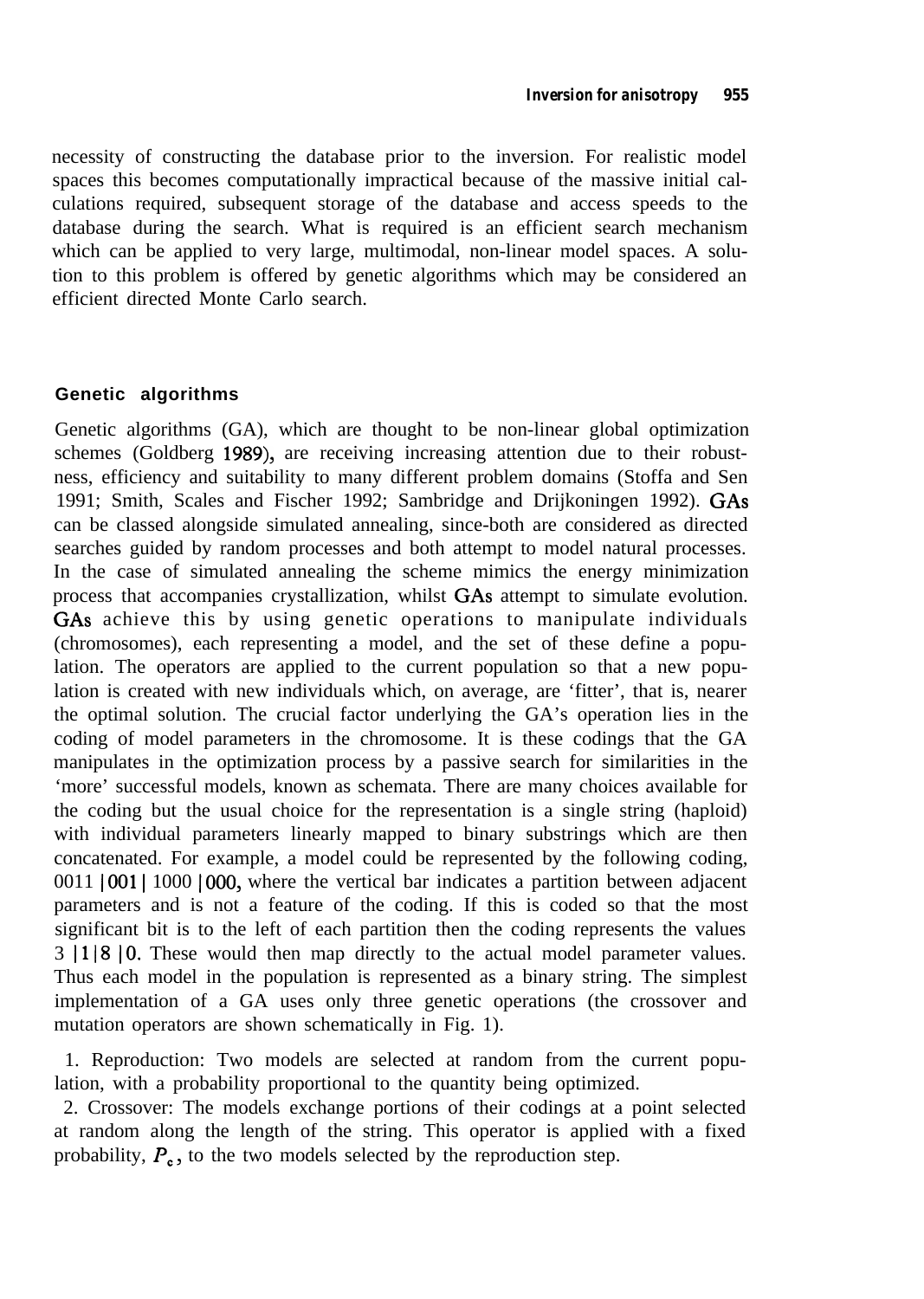

Figure **1. A schematic illustration of the operators employed by the genetic algorithm. The lines of black and white boxes represent a binary coding of a single model in the population. The crossover operator is illustrated in (a) where the two parent strings previously selected in the reproduction step exchange parts of their coding to produce two new offspring. In (b) the mutation operator is shown operating on a single bit in a models binary representation selected at random.**

3. Mutation: A single bit is selected at random along the string and its value changed. This is a background operation applied with a small fixed probability,  $P_{\rm m}$ , and is included to prevent the permanent loss of any genetic information.

A schematic illustration of a GA operation is shown in Fig. 2 in comparison to other commonly used optimization techniques. The first frame of Fig. 2a shows the initially random distribution of solutions in a 2D model space corresponding to the initial population of models. As the genetic operators are applied, the model distribution becomes denser around both the local and global optima although some solutions still occupy 'poor' regions, as shown in the second and third frames of Fig. 2a. The last frame of Fig. 2a shows the final population with most solutions clustered around the global optimum with several solutions approaching the ' optimal value. The behaviour of a simpler Monte Carlo search is shown in Fig: 2b and it can be seen that within each frame the models are randomly distributed over the entire model space. A local gradient technique is illustrated in Fig. 2c with four initial solutions chosen randomly as shown in the first frame converging in the final frame to three local minima and the global optimum. The potential disadvantage in using GAS is that many models need to be evaluated before convergence and their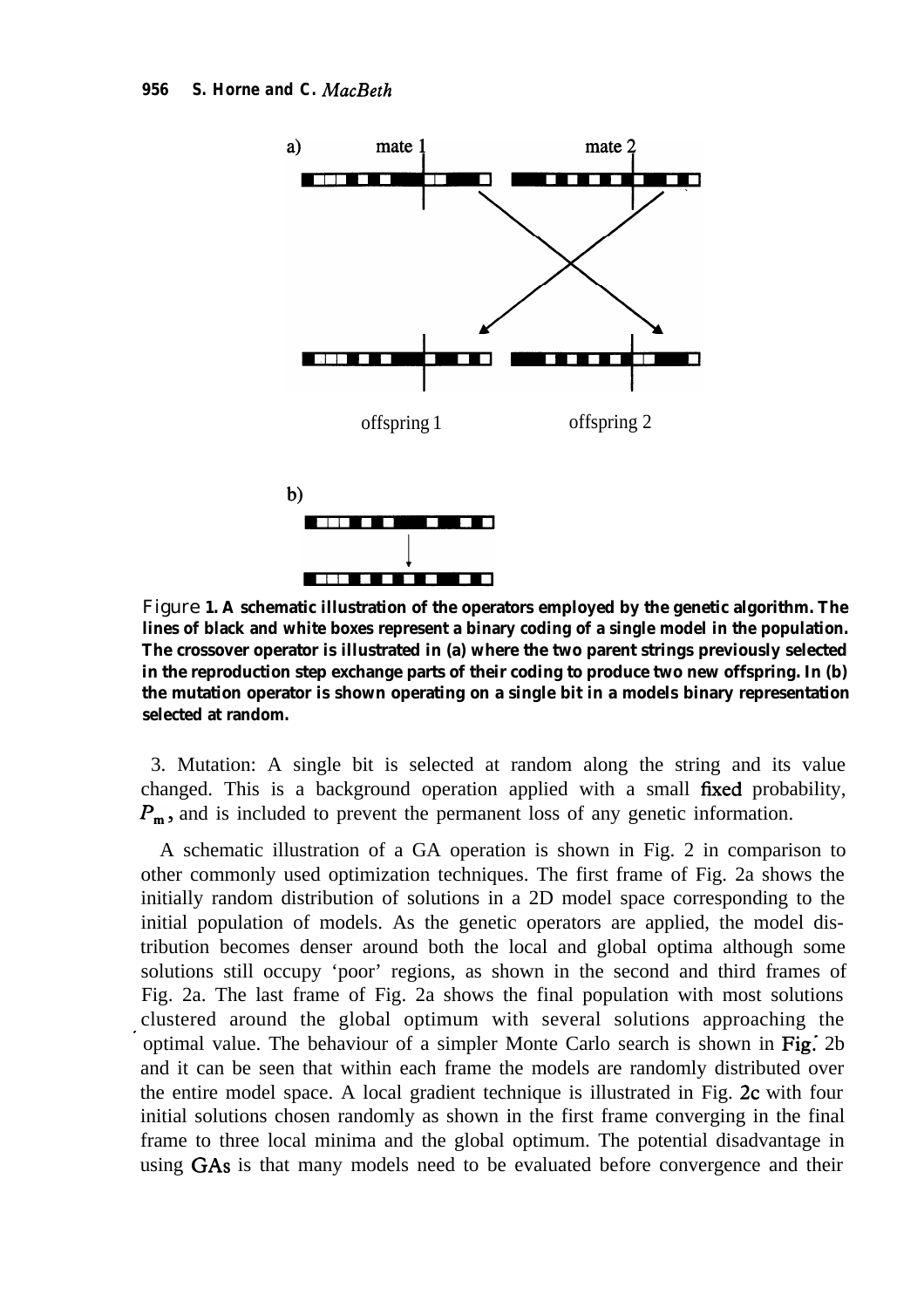

Figure **2. Schematic illustration of (a) a GA, (b) simple Monte Carlo and (c) local gradient searches for the optimization of a multimodal function in two dimensions during the interation of the various methods. The Ls denote local optima and Gs the global optimum. For** (a) **and (b) the black dots indicate solutions sampled by the algorithms and for (c) the arrowed paths indicate the search directions from various starting** models.

use may not be practical for problems where the forward modelling requirement is computationally expensive. As a further indication of a GA performance we show convergence curves in Fig. 3 for both a GA and a Monte Carlo search applied in a minimization role for synthetic data. This diagram shows behaviour typical of a GA with most of the minimization occurring at the beginning of the GA operation.

Our implementation of a GA is based on the three basic operations of reproduction, crossover and mutation but we also include more advanced methods (such as sharing and 'inversion' which is described in detail by Goldberg (1989)). Also included is a local search operator based on a steepest gradient method so that our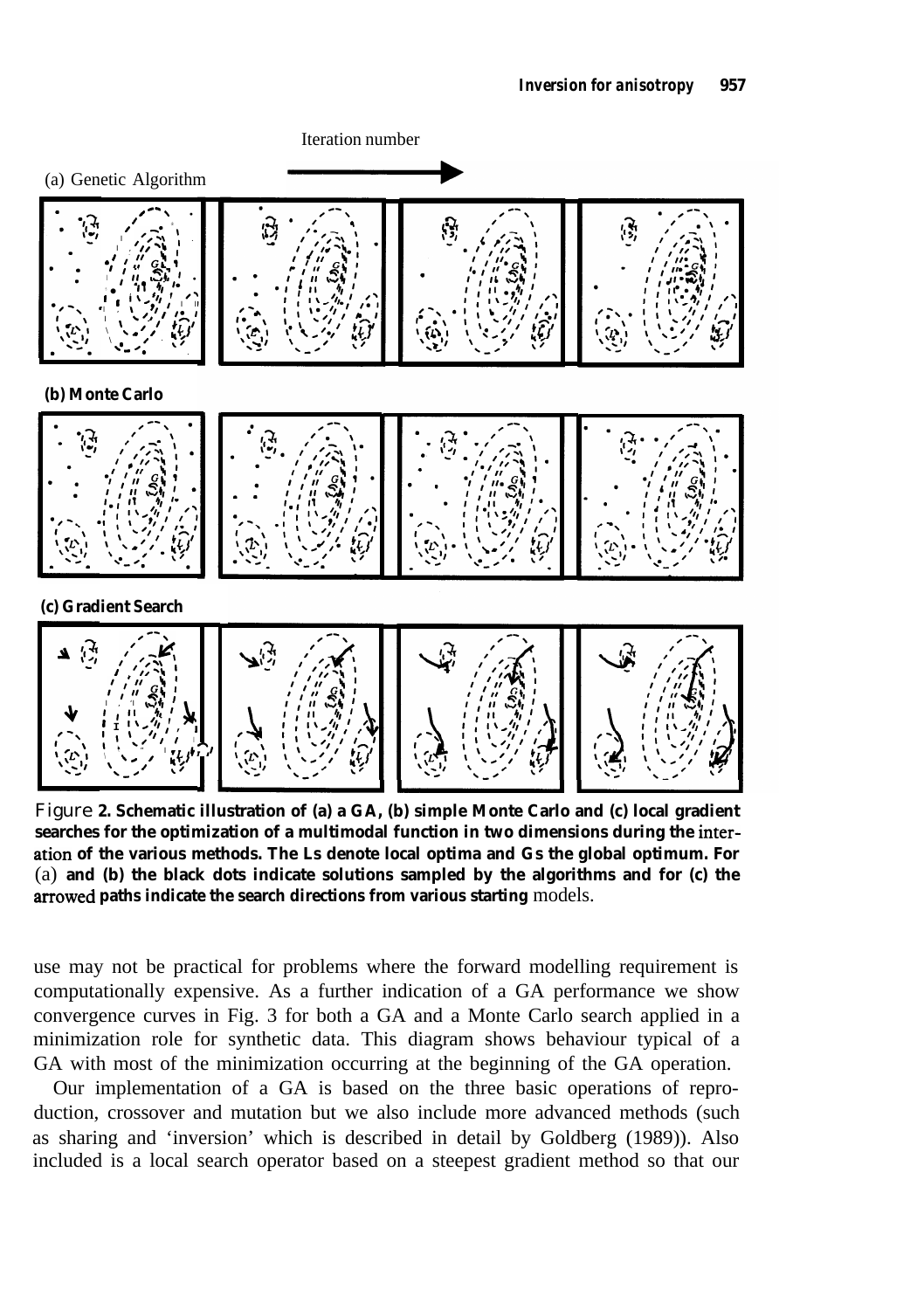

Figure **3. Comparison of a GA inversion scheme and a simple Monte Carlo search for seismic anisotropic parameters applied to synthetic data. The convergence of the GA and Monte Carlo searches are shown as solid and dotted lines, respectively.**

scheme is a hybrid of both global and local search strategies. This has the advantage that the global search performed by the GA is enhanced by the local search to improve convergent behaviour.

#### **Application of the genetic algorithm to seismic anisotropic inversion**

Most inversion schemes dealing with seismic anisotropy have concentrated on the inversion of  $qP$ -wave travel-times. This is because the  $qP$ -wave velocity sheet does not exhibit any singular behaviour so that linearization can be readily applied (Chapman and Pratt 1992). Shear-wave surveys have been largely neglected because the associated technology of multicomponent geophones and shear-wave sources are only a relatively recent advance in seismology and an understanding of their utility in the exploration and production industry is still developing (Tatham and McCormack 1991). Aside from the practical problems of obtaining estimates of the shear-wave attributes from the seismic traces is the inversion itself. Unlike the  $qP$ -wave velocity, the shear-wave velocities cannot be conveniently linearized owing to kiss, line and point singularities and the deviation of the group and phase velocity surfaces. However, it has been suggested that it is the shear waves that are most sensitive to the anisotropy caused by aligned thin cracks and consequently reveal more information on crack and fracture parameters than  $qP$ -wave observations (Crampin 1985).

. The anisotropic model space can be parametrized using several different representations such as the elastic constants, the anisotropic parameters of Thomsen (1986), or parameters defining aligned isolated micro-cracks (Hudson 1991). The parametrization chosen for this inversion is the long wavelength equivalent medium for microcracks formulated by Hudson (1986) since these allow a physically intuitive interpretation for the anisotropy, which is not readily obtained from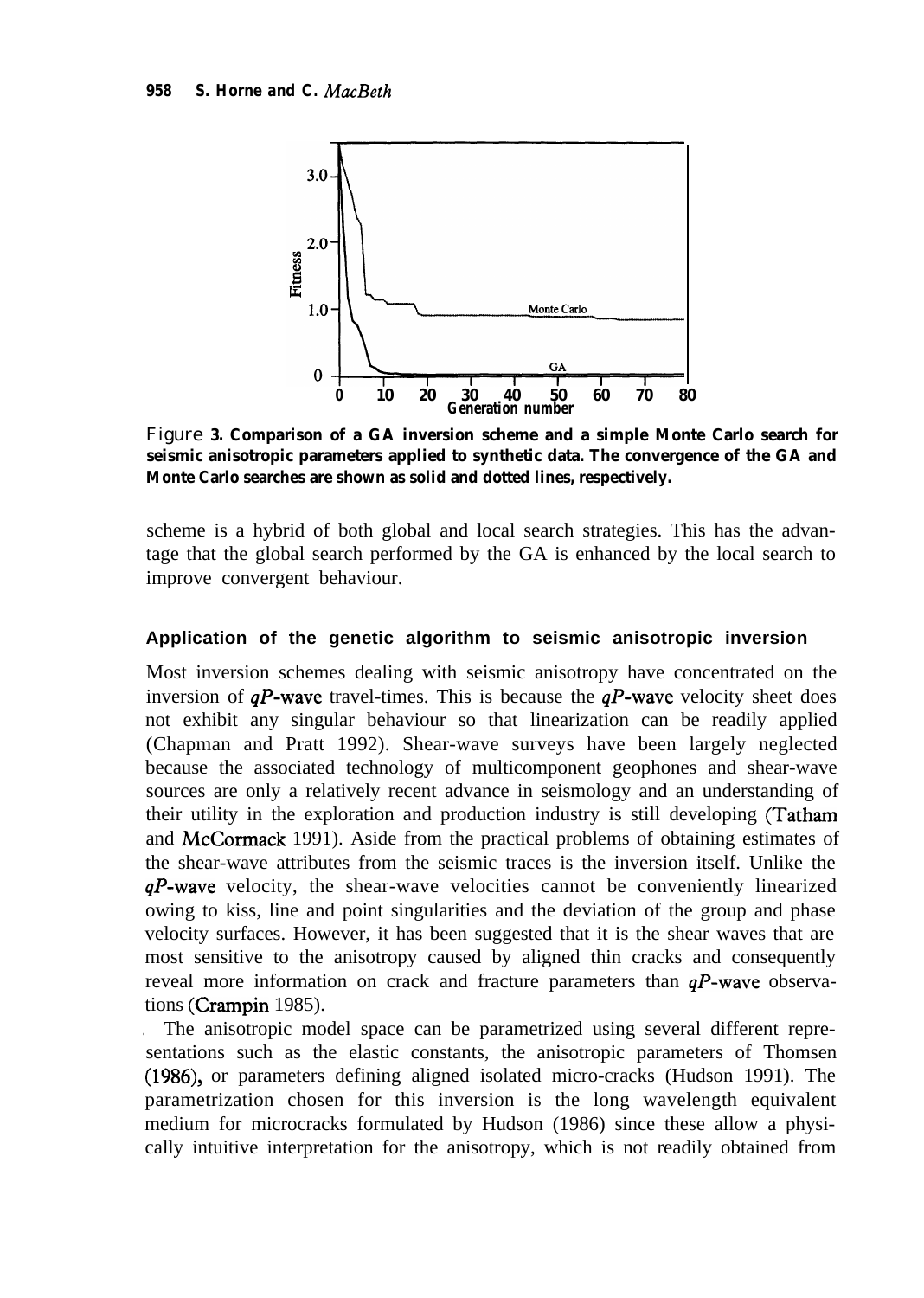the inspection of elastic constants. The disadvantage of this approach is that the elastic constants are restricted to the anisotropic systems defined by this model. The model consists of a single homogeneous layer with an embedded fracture system which can be represented as an equivalent anisotropic system. The model space for a single set of sub-vertical cracks is parametrized in terms of five parameters, the first three of these defining the crack properties and the remaining two the orientation of the crack system.

1. Crack Density (CD,): This is a dimensionless quantity defined by the following equation

$$
CD, = \frac{N\langle a^3 \rangle}{v},
$$

where N is the number of cracks in a volume v and  $\langle a^3 \rangle$  is the average of the crack radius cubed. A *CD,* of zero implies an isotropic solid. *CD,* ranges from 0.0 to 0.15 in 32 increments giving a five-bit string.

2. Aspect Ratio (AR,): The ratio of the crack thickness to its diameter. AR, ranges from 0.001 to 0.3 in 32 increments, again giving a five-bit string.

3. Content (CT,): The content of the cracks is either wet (water-filled) or dry (gas-filled), represented by a single bit.

4. Direction of the crack strike in the horizontal plane  $(AZI)$  ranging from 0 to 180" in 64 increments, giving a string length of 6 bits.

5. Direction of the crack dip measured from the vertical axis *(DIP)* ranging from  $-32^{\circ}$  to  $+32^{\circ}$  in 32 increments, again giving a five-bit string.

The anisotropy is calculated for microcracks originally vertical and aligned along the horizontal y-axis (we use a right-handed co-ordinate system with z down and  $\mathbf x$ pointing north). The system is then subjected to a rotation in the vertical  $x - z$ plane about the y-axis by an angle *DIP,* followed by rotation by an angle AZ1 in the horizontal  $x - y$  plane about the z-axis. On both the  $CD_1$  and AR, parameters, upper limits of 0.15 and 0.3 must be imposed, respectively (Douma 1988), due to the limitations of Hudson's theory. For zero dip the cracks are vertically oriented with the direction of the symmetry axis given by the  $AZI$  parameter; such a system is TIH. Horizontally oriented cracks with a dip of 90" give rise to a TIV medium. For the inversion of orthorhombic symmetry, a second set of crack parameters is introduced which are orthogonal to the first set. This second crack set may model the effect of fine-layering. This gives an extra three parameters of  $CD$ ,  $AR_2$  and CT,, with these cracks initially constrained to lie in the horizontal plane and then this combined dual crack system is rotated as before. Inversions for a hexagonal system with a horizontal symmetry axis requires a string of length 17 bits, an arbitrarily oriented symmetry axis requires 22 bits, and an arbitrarily oriented orthorhombic system requires 33 bits.

The forward modelling requirement is to calculate a set of predictions for the shear-wave attributes corresponding to any of the crack models (chromosomes) in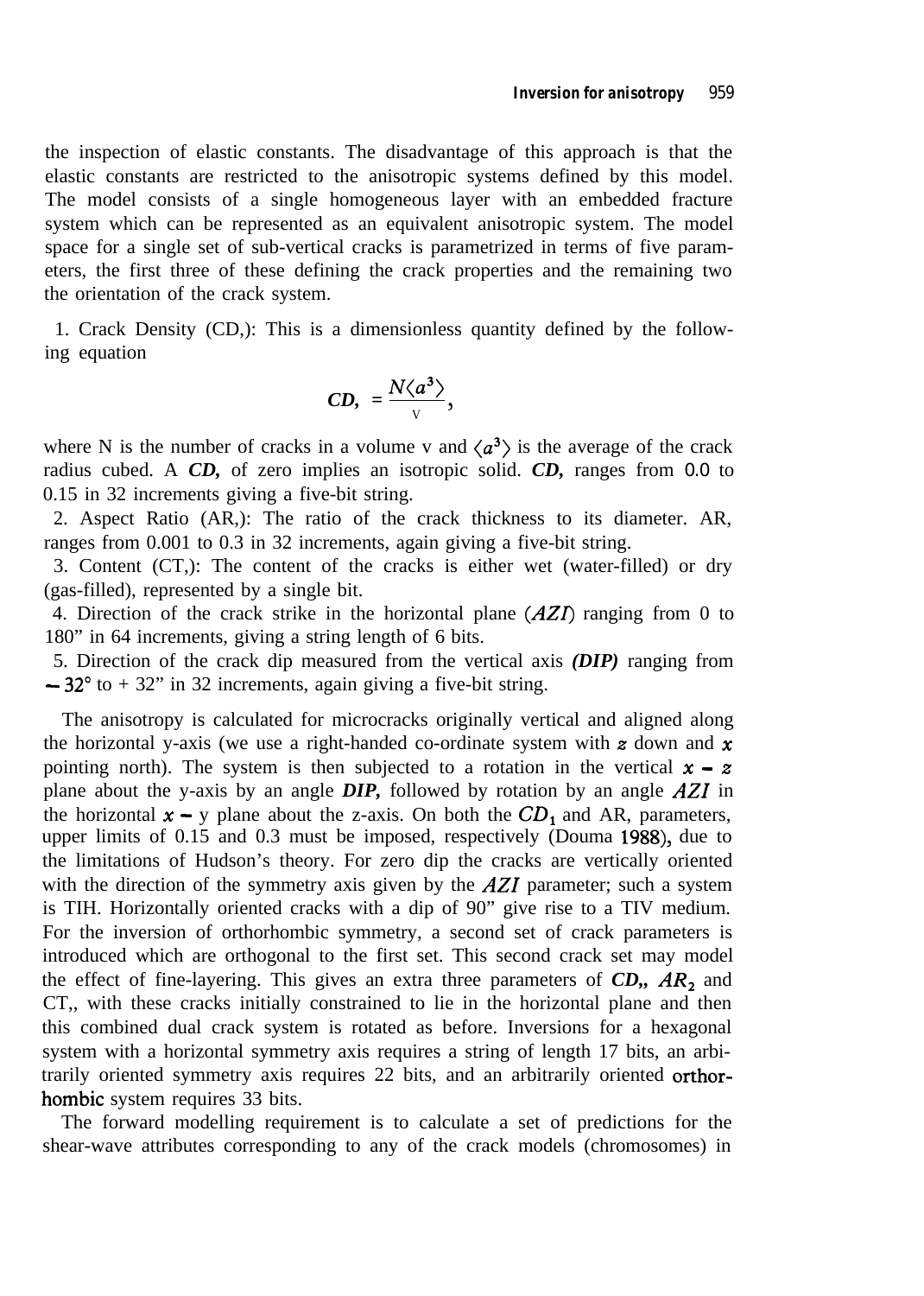the population. To do this we compute the corresponding elastic constants for these crack parameters, and the phase velocities and polarizations for a range of propagation directions using the Kelvin-Christoffel equation (Musgrave 1970). These phase velocities and polarizations are then used to construct the corresponding group velocities and polarizations. This can be achieved by constructing a wave surface, equivalent to the group-velocity surface, derived from the envelope of wavefronts (Musgrave 1970). It is important to use these group, rather than the phase, attributes since it is these quantities that are observed. In practice only a quadrant of up- or down-going waves need to be calculated for orthorhombic or higher symmetry systems, since the remaining directional variations can be found by exploiting mirror symmetries.

Once the predicted group velocities and polarizations have been calculated, a misfit function between the predicted and observed estimates can be calculated. This misfit function takes the form

$$
\mathbf{f}(\mathbf{M}, \tau^0, \mathbf{p}^0) = \frac{1}{2N} \bigg( \sum_{i=1}^N \frac{(\tau_i^0 - \tau_i^m)^2}{\delta \tau_i^2} \bigg)^{1/2} + \frac{1}{2N} \bigg( \sum_{i=1}^N \frac{(\mathbf{p}_i^0 - \mathbf{p}_i^m)^2}{\delta \mathbf{p}_i^2} \bigg)^{1/2},
$$

where  $\tau_i^0$  is a component of the vector of the observed  $qS2 - qS1$  time-delays,  $\tau_i^m$  is a component of the vector of model estimates for the  $qS2 - qS1$  time-delay. Similarly  $p_i^0$  is a component of the vector of the observed  $qS1$ -wave polarization,  $p_i^m$  is a component of the vector of model estimates for  $qS1$ -wave polarization.  $\delta\tau_i$  and  $\delta p_i$ are the estimated errors for the *i*th observation for the time-delays and the  $qS1$ wave polarizations respectively. The summations are over the number of polarization and time-delay observations  $N$ . Each observation i represents a raypath from source to receiver. More specifically, the vector of model parameters M is a set of crack and orientation values corresponding to one of the chromosomes in the GA's population. A misfit value of less than one implies that all observations are, on average, within the estimated errors. The GA is then applied in the minimization of the least-squares misfit function between the predictions and the observed estimates. The typical CPU time required for convergence is approximately 40 minutes on a VAX 4000/400 (Specmark 22.3).

#### **Application to field data sets**

#### *Experimental configuration for azimuthal VSP (A VSP)*

An example of the inversion procedure is presented here from an azimuthal VSP (AVSP) shot by Conoco in 1986, at the Conoco Borehole Test Facility (CBTF), Kay County, Oklahoma. The results from this survey have been previously published (Queen and Rizer 1990) as part of an extensive study of the natural fracturing occurring at the site. The AVSP was one of a number of experiments including surface fracture mapping, point load tests on oriented core samples, dip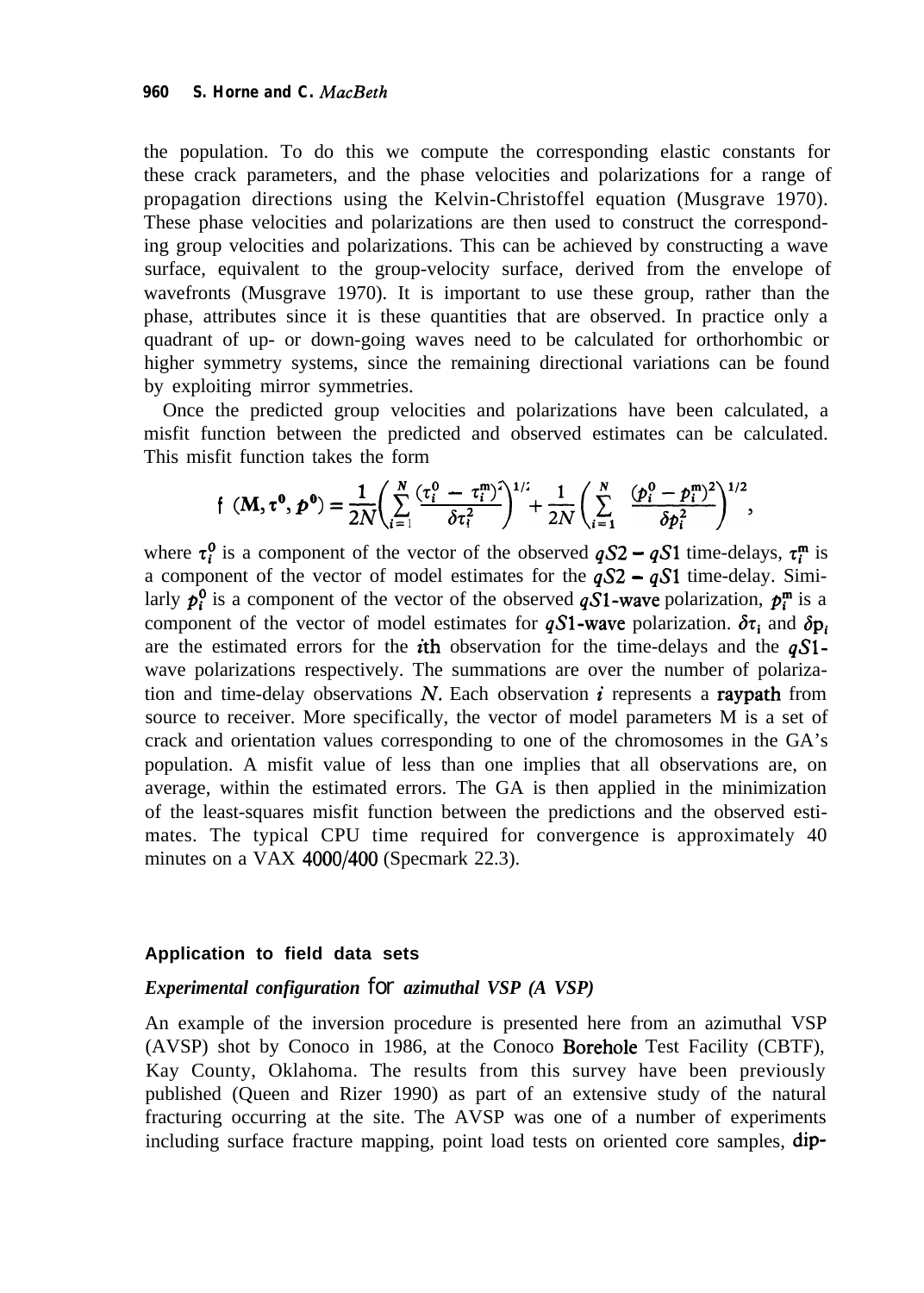meter data and borehole televiewers (BHTV), which attempted to characterize the fractures at the CBTF.

The geology of the test site is sufficiently simple to neglect any significant ray bending or complications due to irregular interfaces. Ray tracing through a velocity structure derived from sonic logs indicates that the rays follow an essentially straight line between the source and receiver (Fig. 4) with no critical refractions lying outside the internal shear-wave window as defined by Liu and Crampin (1990). This study is useful because of the abundance of diverse and independent fracture-related information allowing verification of any hypothesis relating seismic anisotropy to cracks or fractures, such as that proposed by Crampin (1987). The AVSP consisted of nine shotpoints surveyed at 15" intervals lying on an offset arc of radius 290 m about well 33-l (Fig. 5). Recordings were made using a threecomponent sonde at five levels with the shallowest at a depth of 582 m and equispaced at 10 m intervals thereafter. In-line and cross-line shear and compressional vibroseis sweeps were used in the experiment with frequency sweeps from 7 to 46 Hz and 18 to 96 Hz for the shear and compressional vibrators, respectively.

## *Processing and wavefield parametrization*

After conventional seismic processing of the data, which includes cross-correlation, stacking and correction for sonde rotation using gyro data, two automatic estimation techniques, the dual-source cumulative technique (DCT) (Zeng and MacBeth



Figure 4. **The velocity structure at the CBTF for both P- and S-waves as derived from sonic logs obtained in well 33-l. Isotropic ray tracing for both P- and shear-waves are shown** in (b) and (c) for source and geophone positions corresponding to the azimuthal VSP **geometry.**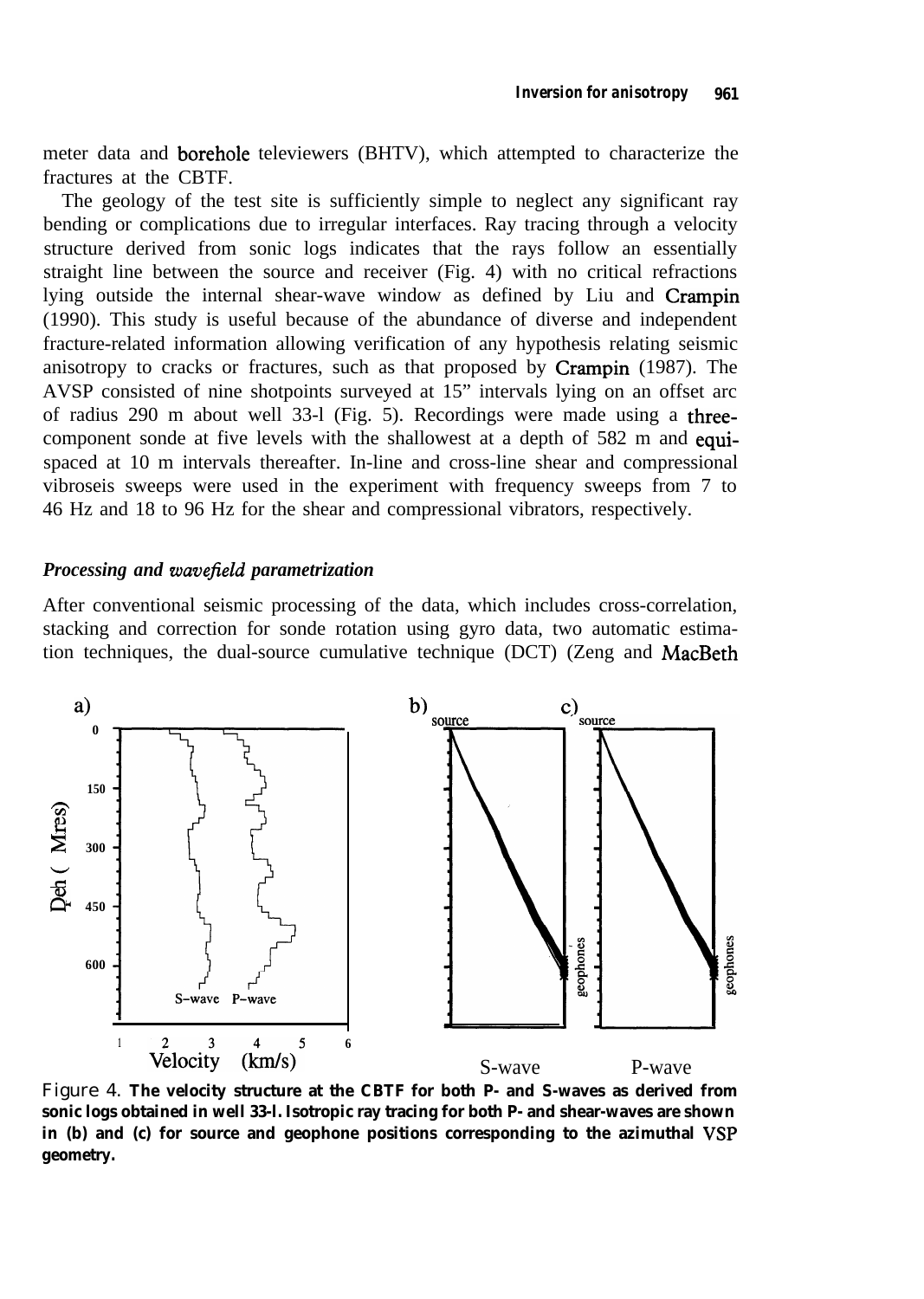

Figure 5. Schematic illustration of the acquisition geometry used for the azimuthal VSP **showing the vibroseis source positions, as indicated by the crossed circles, and the threecomponent geophone positions indicated by the filled circles.**

1993) and the linear transform technique (LTT) (Li and Crampin 1993), were applied to the shear-wave traces in order to estimate the  $qS1$ -wave polarization direction and the  $qS2 - qS1$  time-delay. These results agree with those published by Queen and Rizer (1990) which were obtained using a numerical rotation analysis (Alford 1986), suggesting a consistent processing sequence. The lateral uniformity of the geology around the test site and the constant source offset reduce any variation of the traveltime due to ray bending, so that any change in the traveltime is likely to be due to the effects of anisotropic wave propagation. Thus the anisotropic shear-wavefield is parametrized in terms of the  $qS1$ -wave polarization azimuth in the horizontal plane and the  $qS2 - qS1$  time-delay. The measured observations are shown in Figs 6 and 7a with an estimated error envelope given by Queen and Rizer (1990) for the time-delays. Using these values we set  $\delta\tau_i$  to be a constant 4 ms for  $qS2 - qS1$  time-delays and  $\delta p_i$  to be 15" for the  $qS1$ -wave polarizations.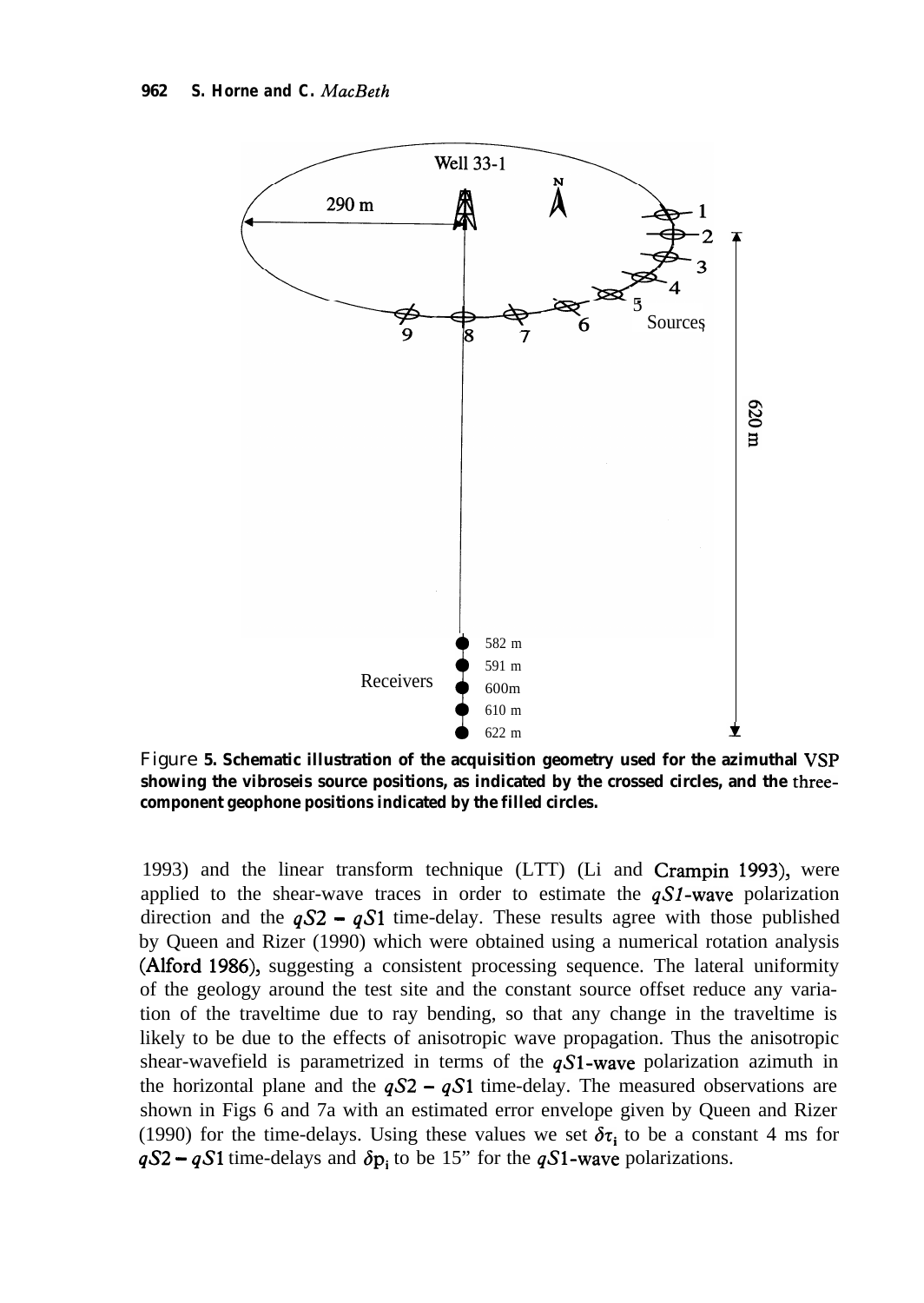

| Key |                      |
|-----|----------------------|
|     | Dipping Orthorhombic |
|     | Subvertical cracks   |
|     | Vertical cracks      |

Figure **6. Time-delays between the fast and slow split shear waves corresponding to the optimal models found by the GA for different parametrizations. The dashed lines indicate' the upper and lower estimated error bounds for the observed time-delays. Breaks in the dashed lines indicate that no data was available.**

## Inversion of field data from the azimuthal VSP

Inversions were attempted with several anisotropic symmetry systems. These results are summarized in Table 1 and Figs 6, 7b, c and d.

The simplest anisotropic model used in the inversion is a TIH system. Although the time-delays can be adequately explained in terms of such a system, the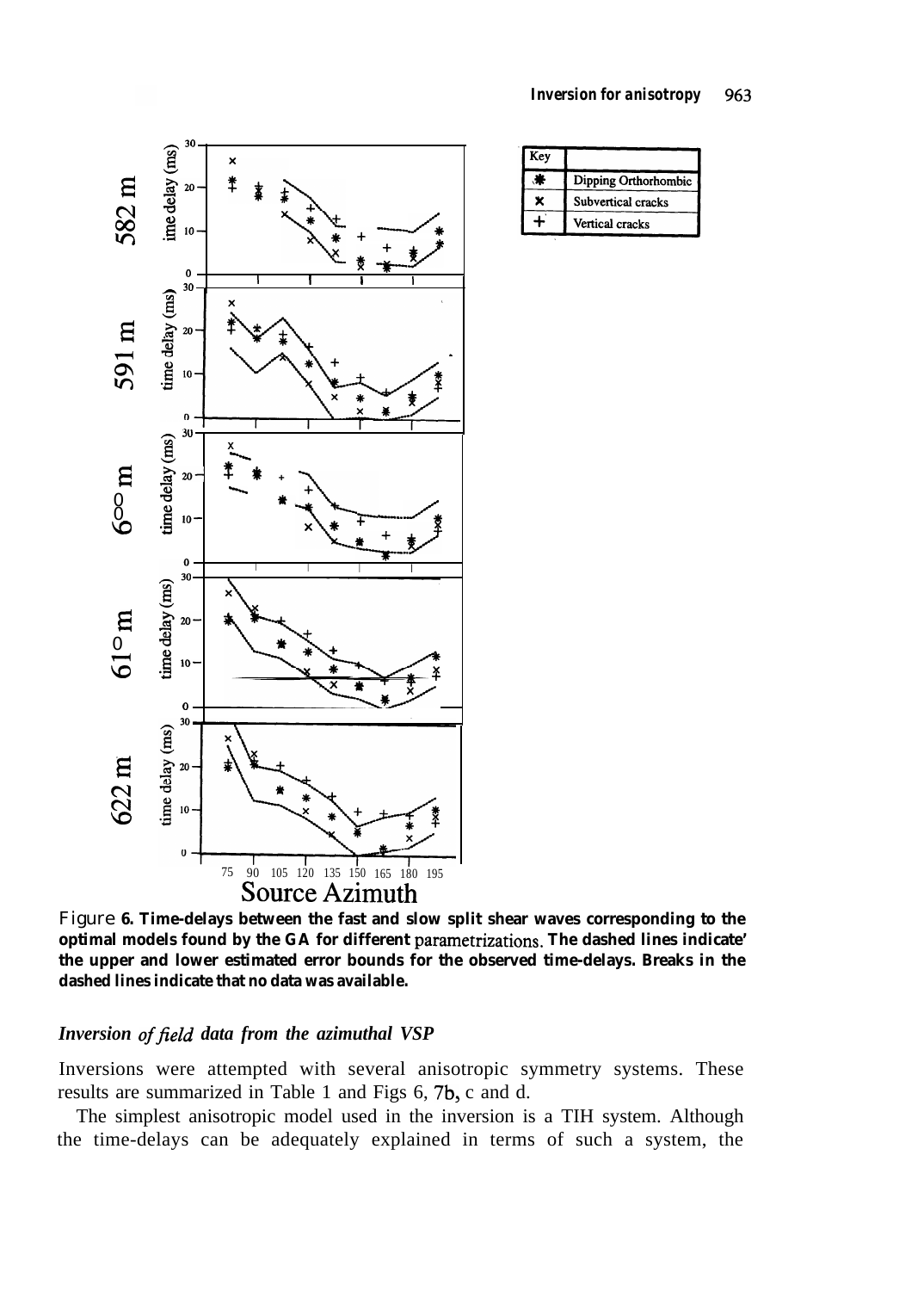

Figure **7. Polarization of the**  $qS1$ **-wave plotted on a lower hemisphere equal area projection corresponding to (a) the observations recorded using the AVSP geometry and (b)-(d) the optimal model observations obtained from the GA for different parametrizations. The qS1 polarizations are plotted for the optimal (b) vertical crack model, (c) dipping crack model and (d) dipping orthogonal crack model. Each circle represents equi-incident angle propagation with the outermost representing propagation at 40" to the vertical.**

observed  $qS1$ -wave polarizations are inconsistent with a single vertical crack model [Queen and Rizer (1990) found that a wet crack system striking at N75"E with a crack density of 0.04 could model all but a few of the observations]. The GA inversion for the observed  $qS1$ -wave polarizations and time-delays using this TIH system finds a best-fit model similar to that given by Queen and Rizer (1990) with wet cracks striking at N87 $^{\circ}$ E, with CD, = 0.05, AR, = 0.02 and a misfit of 3.5. This crack strike is only just within the acceptable range suggested by *a priori* information determined from BHTV and geological measurements. The poor estimation of the crack strike is thought to be due to the averaging of the azimuthal variation of the observed  $qS1$ -wave polarization estimates to give an average crack strike direction, since for a single vertical crack set there is a broad band of horizontal  $qS1$ -wave polarizations parallel to the crack strike. This is confirmed if the residual is decomposed into the time-delay and polarization contributions, showing that the large residual is largely due to a poor fit of the polarization observations.

The second system that could account for such azimuthal anisotropy is a dipping crack system. The symmetry class is identical to that for vertically aligned cracks but an addi'ional degree of freedom is required to specify the orientation of the symmetry axis since it is no longer constrained to the horizontal plane. Previous studies (Queen and Rizer 1990; Liu, Crampin and Queen 1991) in the area indicate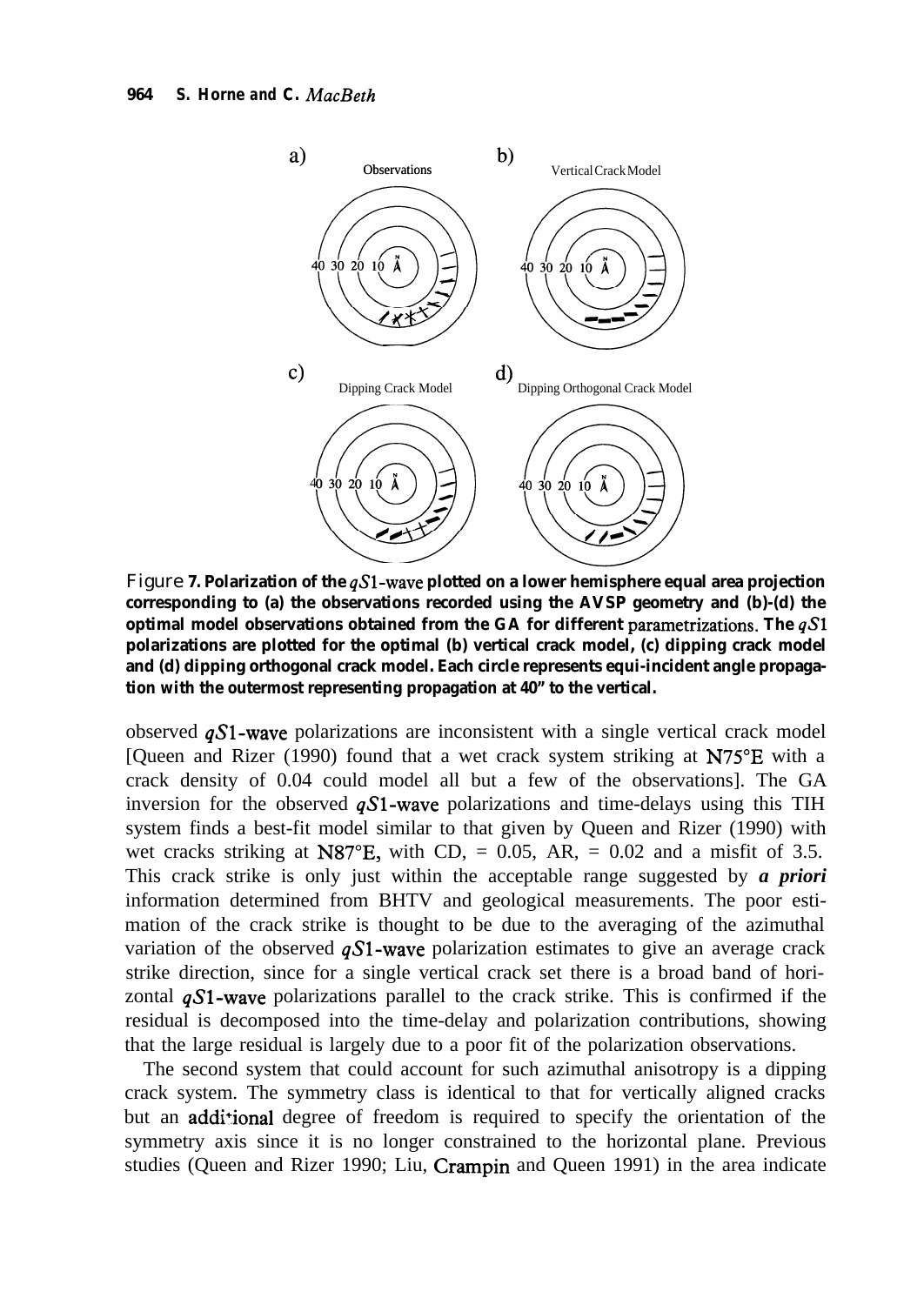Table 1. **Summary of the inversion results for the AVSI?. The first two columns indicate the parameters included in the inversion. For 'dipping cracks' a parameter,** *DIP,* **was included defining the orientation of the cracks from the horizontal plane. For the orthorhombic inversion a second crack set (sub-horizontal) orthogonal to the first (subvertical) was included requiring an additional three crack parameters. This second set is shown on the second line in the appropriate columns. The crack and orientation parameters shown are those corresponding to the optimal model found by the GA with the corresponding misfit value shown in the last column. AZ1 is measured in degrees from north in a clockwise direction.**

|                        | <b>OPTIMAL MODEL</b> |              |         |                    |             |                          |          |          |          |          |        |
|------------------------|----------------------|--------------|---------|--------------------|-------------|--------------------------|----------|----------|----------|----------|--------|
|                        | <b>Hudson Cracks</b> |              |         | <b>Orientation</b> |             | <b>Elastic Constants</b> |          |          |          |          |        |
|                        | CD                   | <b>AR</b>    | CT      | AZI                | <b>DIP</b>  | $C_{11}$                 | $C_{22}$ | $C_{44}$ | $C_{55}$ | $C_{12}$ | misfit |
| <b>Vertical cracks</b> | 0.05                 | 0.02         | W       | 87.0               | n/a         | 30.41                    | 31.60    | 8.00     | 7.19     | 15.21    | 3.5    |
| <b>Dipping cracks</b>  | 0.06                 | 0.07         | W       | 69.0               | <b>10.0</b> | 27.43                    | 30.86    | 8.00     | 7.04     | 13.72    | 1.8    |
| Orthorhombic           | (0.03)<br>0.04       | 0.12<br>0.01 | d<br>W) | 75.0               | 7.0         |                          |          |          |          |          | 1.4    |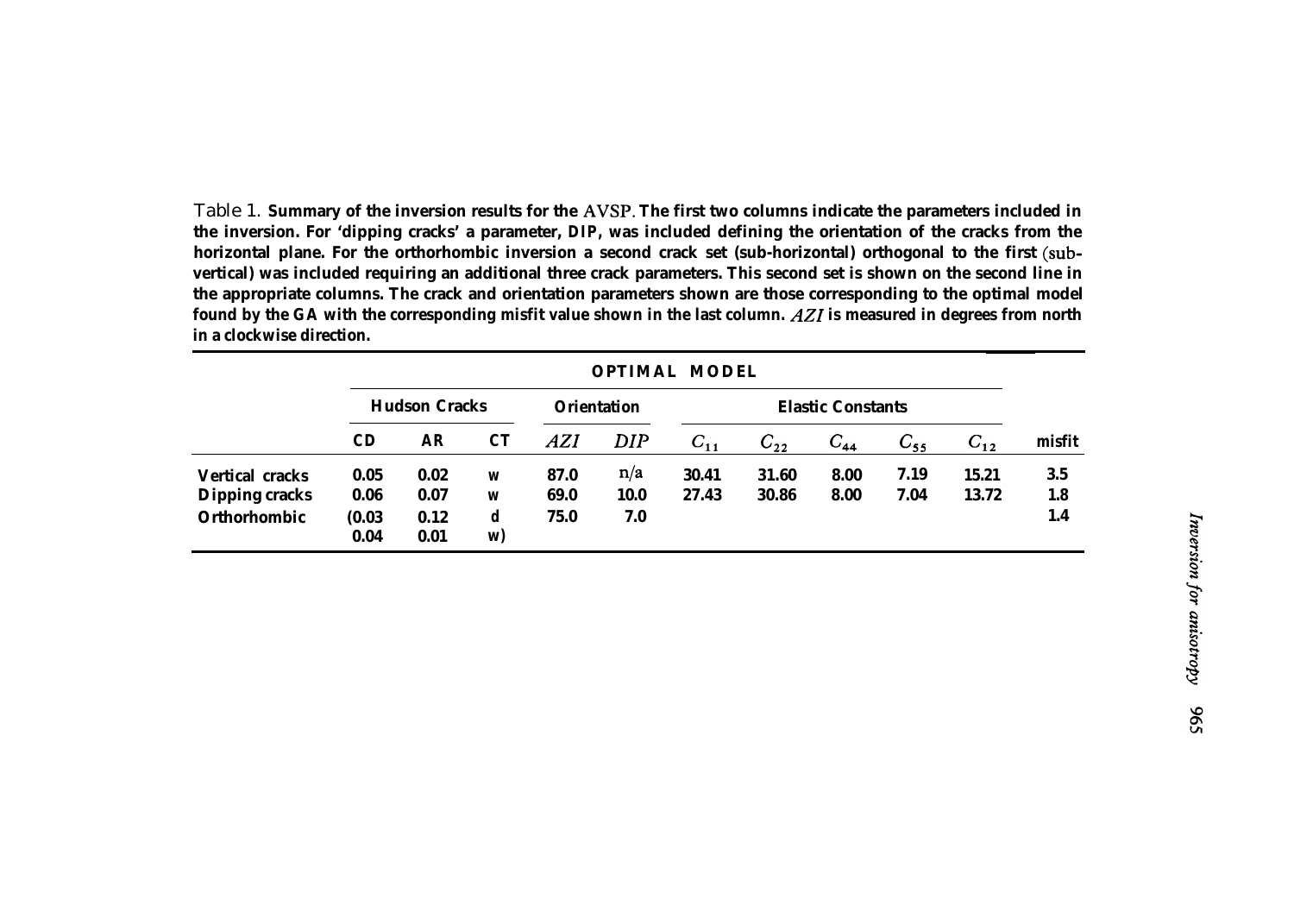that dipping fractures are present at shallow depths rotated 20" from the vertical to the south-east. Evidence from dipmeter and BHTV measurements also suggest the presence of dipping fractures. So in the second inversion a parameter is included specifying the dip of the cracks from the vertical axis, spanning a range from  $+32^{\circ}$ to  $-32^\circ$ . The remaining crack parameters were identical to those used for the vertical crack inversion described above. The best-fit model obtained from this inversion was a wet crack model with cracks striking at N69"E and rotated 10" from the vertical to the south-east with  $CD_1 = 0.06$  and AR, = 0.07. The residual value for this model was almost half that obtained for the vertical crack set.

There are several interesting points to note from this inversion. Firstly, the introduction of crack dip allows an estimation of the crack strike which is more consistent with the *a priori* information. Secondly, the abrupt swings in the qSlwave polarizations observed at azimuths 6 through to 8 are reproduced in the crack model as can be seen on examining Fig. 7c. These polarization swings in the optimal crack model observation set are due to the presence of a line singularity.

The next lowest symmetry class to be inverted, after hexagonal, is orthorhombic, which can be represented as two orthogonally intersecting crack sets. For the orthorhombic inversion, three additional horizontal crack parameters were included describing the second orthogonal horizontal crack set. As before the first crack set is initially restricted to be vertical. As before the resulting system was then rotated by the  $AZI$  and DIP parameters. Results from the inversion gave a best-fit model with a misfit of 1.4 and crack parameters as indicated in Table 1. The orientation of the symmetry axis is consistent with previous versions and indicates a crack strike of N75"E rotated by 7" from the vertical to the south-east. The decrease in the misfit function is not surprising since horizontal cracks introduce. three additional degrees of freedom. It is not then surprising that an orthorhombic system simulated by two dipping intersecting orthogonal crack sets gives the lowest overall misfit of 1.3.

Although Queen and Rizer (1990) suggested the presence of two non-orthogonal crack sets as a possible explanation for the results obtained from the AVSP based on other observations, there is insufficient azimuthal coverage to warrant further inversions with even lower symmetries.

## *Experimental configuration for azimuthal RVSP (AR VSP)*

Reverse vertical seismic profiles (RVSP) have also been shot at the CBTF, centred around a shallow borehole GW3 located approximately 135 m to the south of well 33-l. The experimental configuration is shown in Fig. 8. Ten three-component surface geophones were located on an arc of radius 7.2 m extending from N358°E to N160"E with an azimuthal spacing of approximately 18'. The Conoco rotary downhole source was used to generate horizontally and vertically polarized shear waves at depths between 1.5 and 38.4 m at intervals of approximately 0.6 m. **Shear**wave polarizations corresponding to sources located at 10, 15 and 25 m were used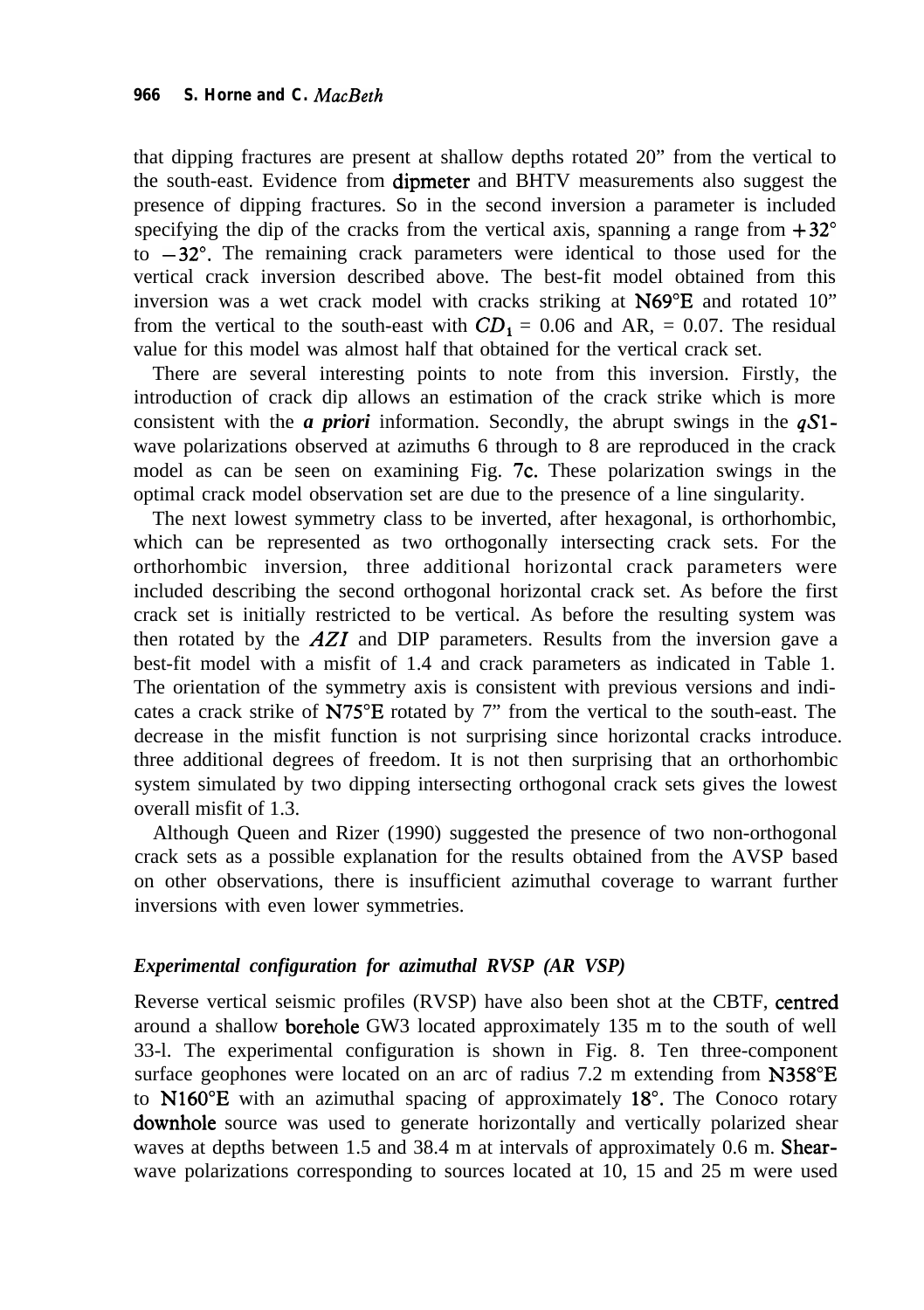

## Figure 8. **Schematic illustration of the acquisition geometry used for the azimuthal RVSP showing the Conoco rotary source and three-component surface geophone positions, shown as crossed circles and filled circles, respectively.**

in the inversion providing a more extensive coverage of incident angles than that given by the AVSP. Time-delays were not inverted as the estimates were scattered and thought to be unreliable (Liu, personal communication). The polarization estimates have been published previously by Liu, Crampin and Queen (1991).

## *Inversion of field data for azimuthal RVSP*

As for the AVSP, several inversions were carried out with different anisotropic symmetries as summarized in Table 2 and Fig. 9.

The first entry in Table 2 describes the results using a simple vertical crack system. The inversion results indicate a highly anisotropic region of crack density 0.10 with wet cracks striking at NSl"E, although the crack density is unlikely to be well resolved with the absence of time-delay observation estimates. As with the vertical crack inversion for the AVSP, the orientation of the crack set is only just within the acceptable bounds given by *a priori* information. There is a considerable difference in the inverted CDs for the ARVSI? and the AVSP which is not unexpected since the ARVSI? extends over a shallow depth range of only 50 m where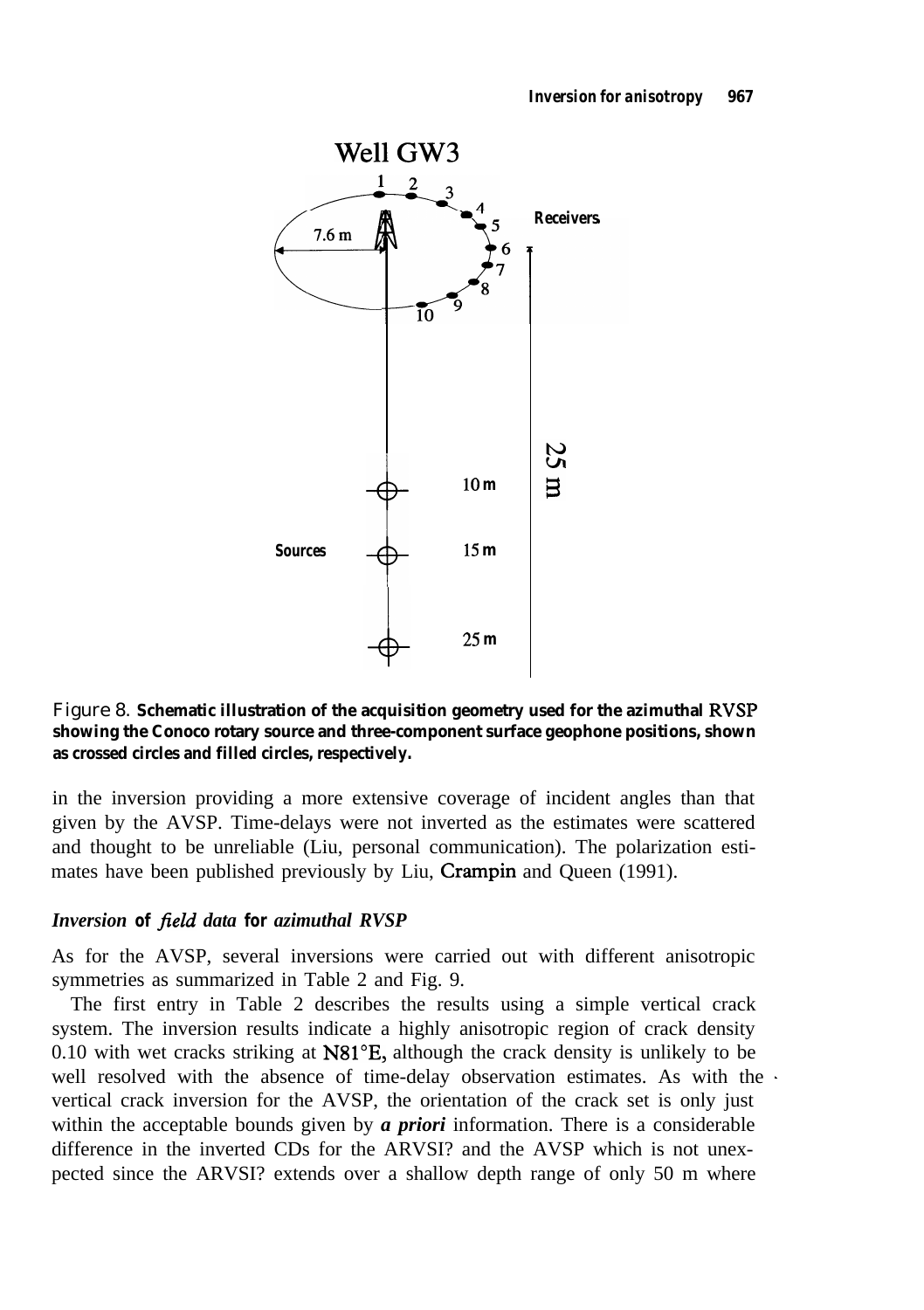

Figure 9. **Polarization of the qS1 shear wave plotted on an upper hemisphere equal area projection corresponding to (a) the observations recorded using the ARVSP geometry and (b)-(d) the optimal model observations obtained from the GA for different parametrizations. The qS1 polarizations are plotted for the optimal (b) vertical crack model, (c) dipping crack model and (d) dipping orthogonal crack model. Each circle represents equi-incident angle propagation with the outermost representing propagation at 40" to the vertical.**

high crack densities may be expected in **the near surface.** Liu, Crampin and Queen (1991) found that the ARVSP results could be adequately modelled using a CD, of 0.12 which is similar to the CD, obtained by the inversion.

The inversion results for the dipping crack system suggest dry cracks striking N76'E and rotated 26" from the vertical to the south-east. This result agrees almost exactly with that obtained by Liu, Crampin and Queen (1991), who modelled the ARVSP using a crack set striking at N75°E and rotated 20" from the vertical to the south-east.

## *Synthetic modelling for the A VSP*

Based on the results obtained from the GA inversion, full waveform modelling was attempted for the AVSP. The isotropic velocity structure at the CBTF was modelled using 17 layers and a lower half-space with velocities and densities based on logs from well 33- **1.**

The purpose of this modelling was to verify the results obtained from the inversion and to examine the effect of replacing the homogeneous half-space used in the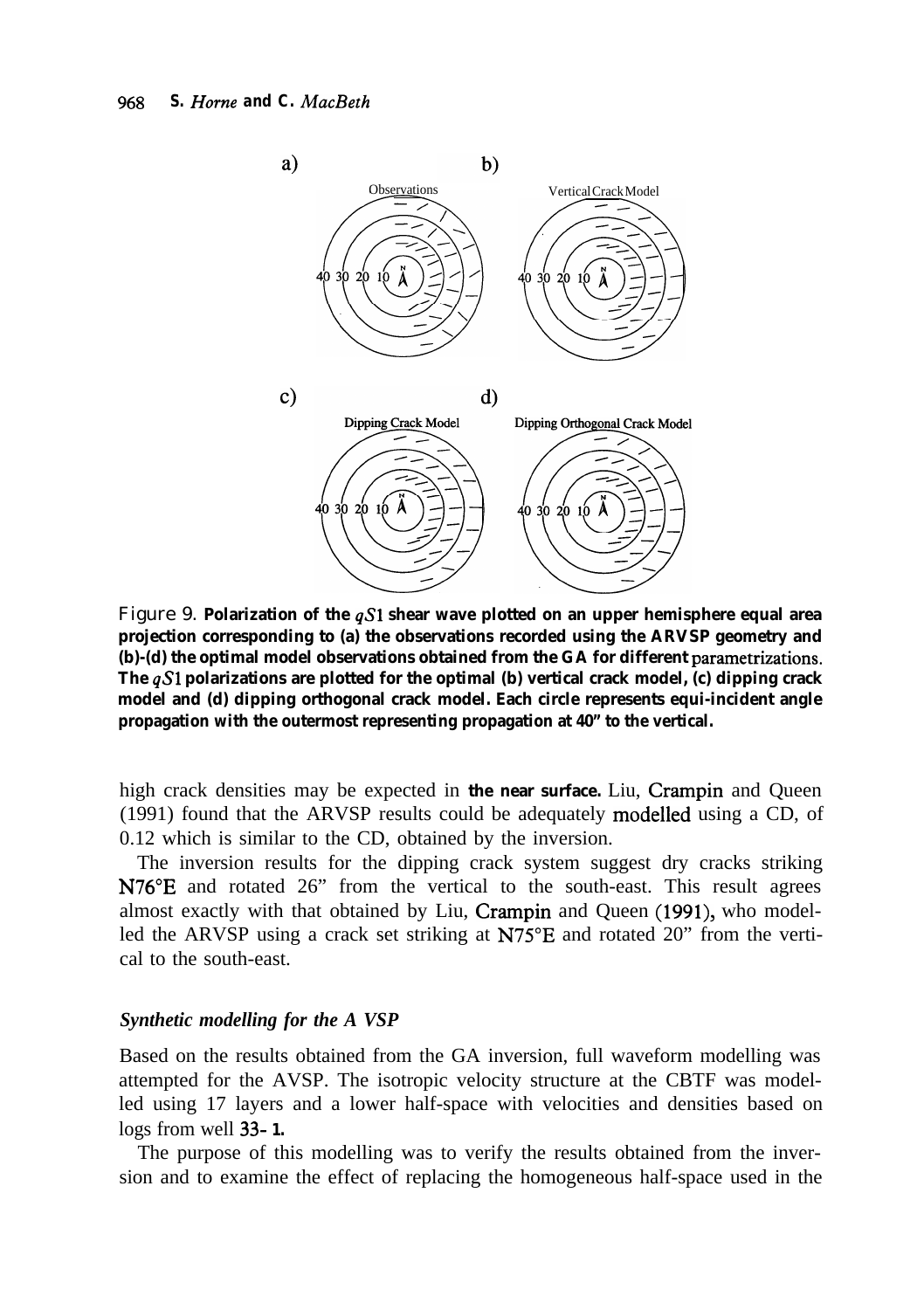|                        |                      |                                |         |                    |            | <b>OPTIMAL MODEL</b> |          |          |          |          |            |
|------------------------|----------------------|--------------------------------|---------|--------------------|------------|----------------------|----------|----------|----------|----------|------------|
|                        | <b>Hudson Cracks</b> |                                |         | <b>Orientation</b> |            |                      |          |          |          |          |            |
|                        | CD                   | $\boldsymbol{A}\boldsymbol{R}$ | CT      | A Z I              | <b>DIP</b> | $C_{11}$             | $C_{22}$ | $C_{44}$ | $C_{55}$ | $C_{12}$ | misfit     |
| <b>Vertical cracks</b> | 0.10                 | 0.13                           | W       | 81.3               | n/a        | 22.78                | 29.69    | 8.00     | 6.46     | 11.39    | 2.2        |
| <b>Dipping cracks</b>  | 0.08                 | 0.11                           | d       | 75.5               | 25.9       | 20.01                | 29.00    | 8.00     | 6.74     | 10.01    | <b>2.0</b> |
| <b>Orthorhombic</b>    | (0.07)<br>0.13       | 0.10<br>0.09                   | d<br>w) | 81.3               | 0.5        |                      |          |          |          |          | 1.3        |

| Table 2. Summary of the inversion results for the ARVSP. The format of this table follows that of Table 1. |
|------------------------------------------------------------------------------------------------------------|
|------------------------------------------------------------------------------------------------------------|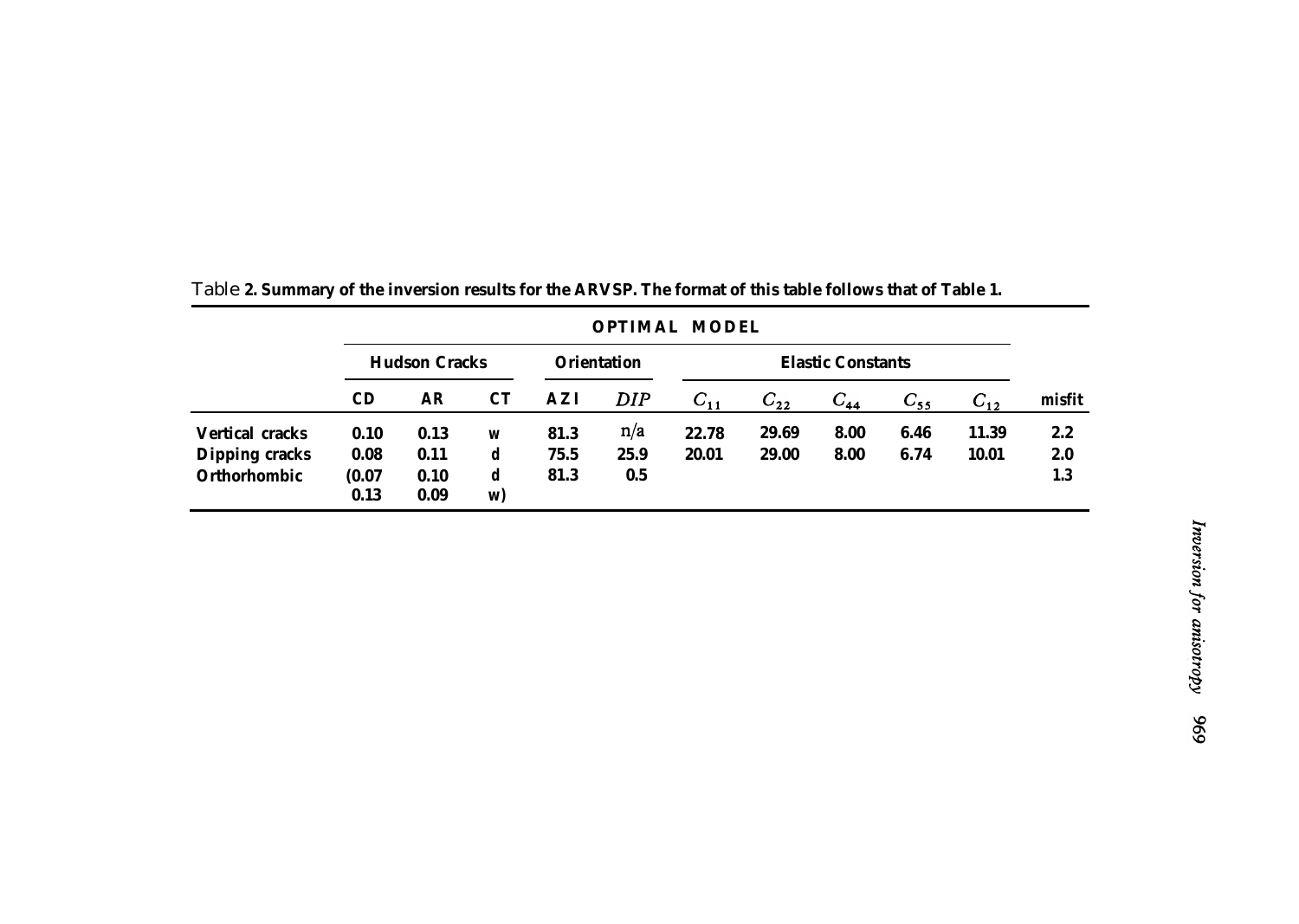GA forward modelling step with a depth-dependent velocity structure. The synthetic seismograms produced were analysed by application of the same automatic techniques with the same time windows as had been used to extract the shear-wave attributes from the field data.

Synthetic seismograms were generated using the ANISEIS (Taylor 1990) modelling package which generates full-wave seismograms using the reflectivity method. The multi-azimuthal nature of the survey combined with propagation passing near to a line singularity required an integration over azimuthal as well as vertical slowness, so that the resulting forward modelling problem is time consuming, requiring 9 hours CPU on a VAX 4000/400 (Specmark 22.3).

The model which reproduced the observed shear-wave polarizations and timedelays most accurately was a wet crack model with cracks of *AR,* equal to 0.07 striking N74"E and rotated 17" from the vertical to the south-east. The predicted shear-wave polarizations and  $qS2 - qS1$  time-delays for this model are plotted in Figs 10a and 1 la, respectively. In order to model the time-delays, a high  $CD<sub>1</sub>$  of 0.12 was required in the top 130 m of the model and below this a  $CD_1$  of 0.065 was used. This high crack density agrees well with the GA inversion results for the ARVSP and also with full wave modelling conducted by Liu, Crampin and Queen (1991). The  $qS1$ -wave polarizations were found to be adequately modelled with the abrupt swings observed in the field data being reproduced in the synthetic model due to propagation through a line singularity. As expected, the position of the line singularity was extremely sensitive to the crack orientation and rotations as small as 0.25' could significantly affect the shear-wave polarizations. The discrepancy between the dip of the cracks obtained from matching full waveform synthetics and that obtained from the GA inversion is most probably due to the introduction of a laterally uniform velocity structure leading to ray bending.



Figure 10. Polarization of the **qS1** shear waves measured **from north for (a) the synthetic model observations and (b) the field observations plotted on a lower hemisphere** equal area **plot.**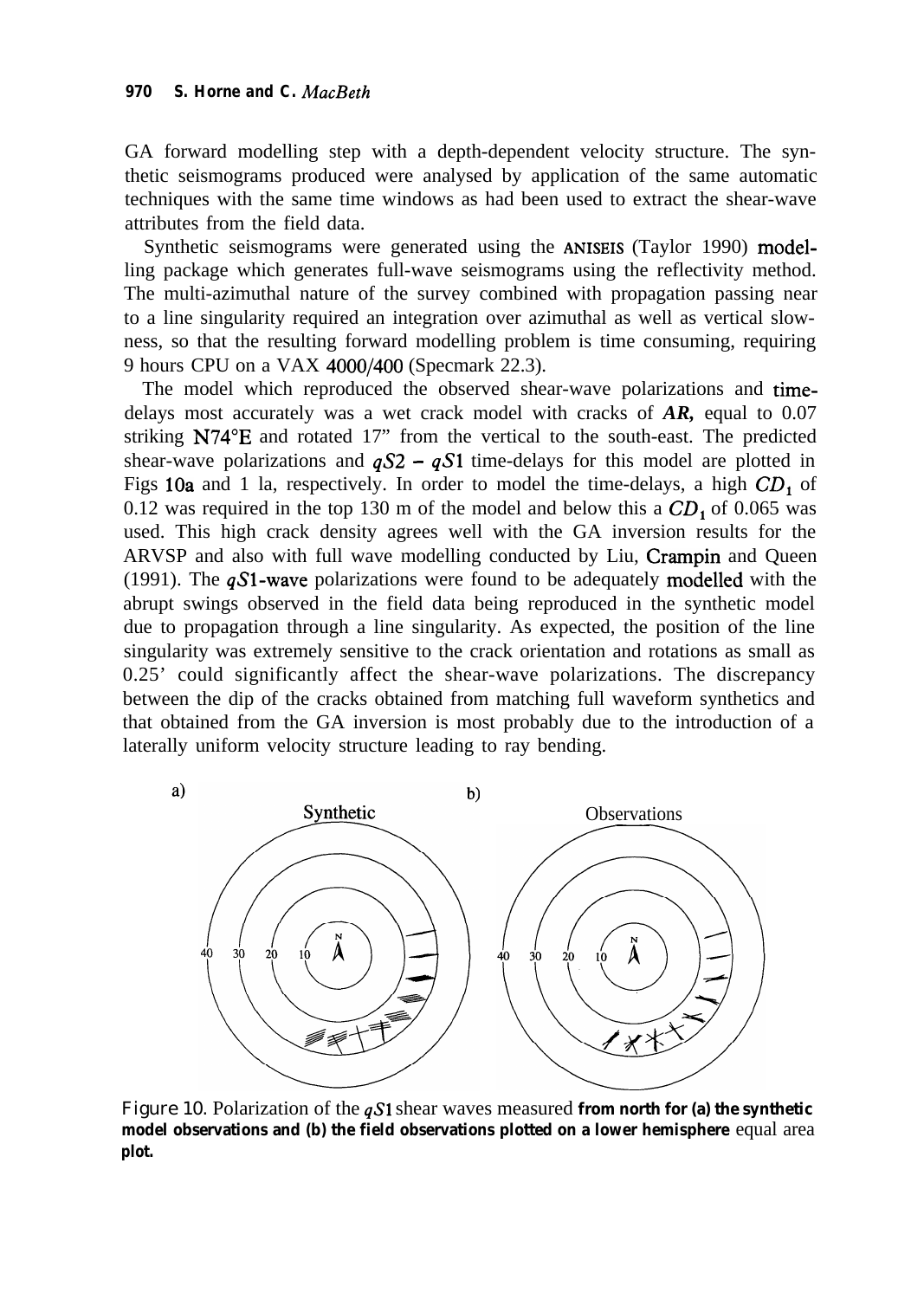

Figure 11. **Estimation results showing (a) the time-delay between the fast and slow split shear waves and (b) the qS1 polarization in the horizontal plane for the synthetic model observations and field observations. Results are plotted as a function of the source azimuth.** Figures 10a and b show the same  $qS1$  polarizations but plotted on an equal area plot.

The final model derived by full waveform synthetics is similar to that obtained by GA inversion techniques. This similarity is encouraging, considering the relatively small CPU requirement of a GA inversion compared to the full wave modelling. However, the GA inversion should be regarded as an initial step before, rather than a substitute for, full waveform synthetic modelling.

#### **Discussion and conclusions**

The inversion results that have been presented here for both the AVSP and the ARVSP have been found to be consistent with previous geological and numerical studies of the observed shear-wave anisotropy. In both cases the results appear to suggest that the presence of dipping fractures at the CBTF can be detected from the horizontal projections of the shear-wave polarizations from offset VSP data. The disturbance in the shear-wave polarizations measured at azimuths 6 to 8 with the AVSP was found to be modelled by using a line singularity. To identify the line singularity positively, it would be necessary to choose a field geometry that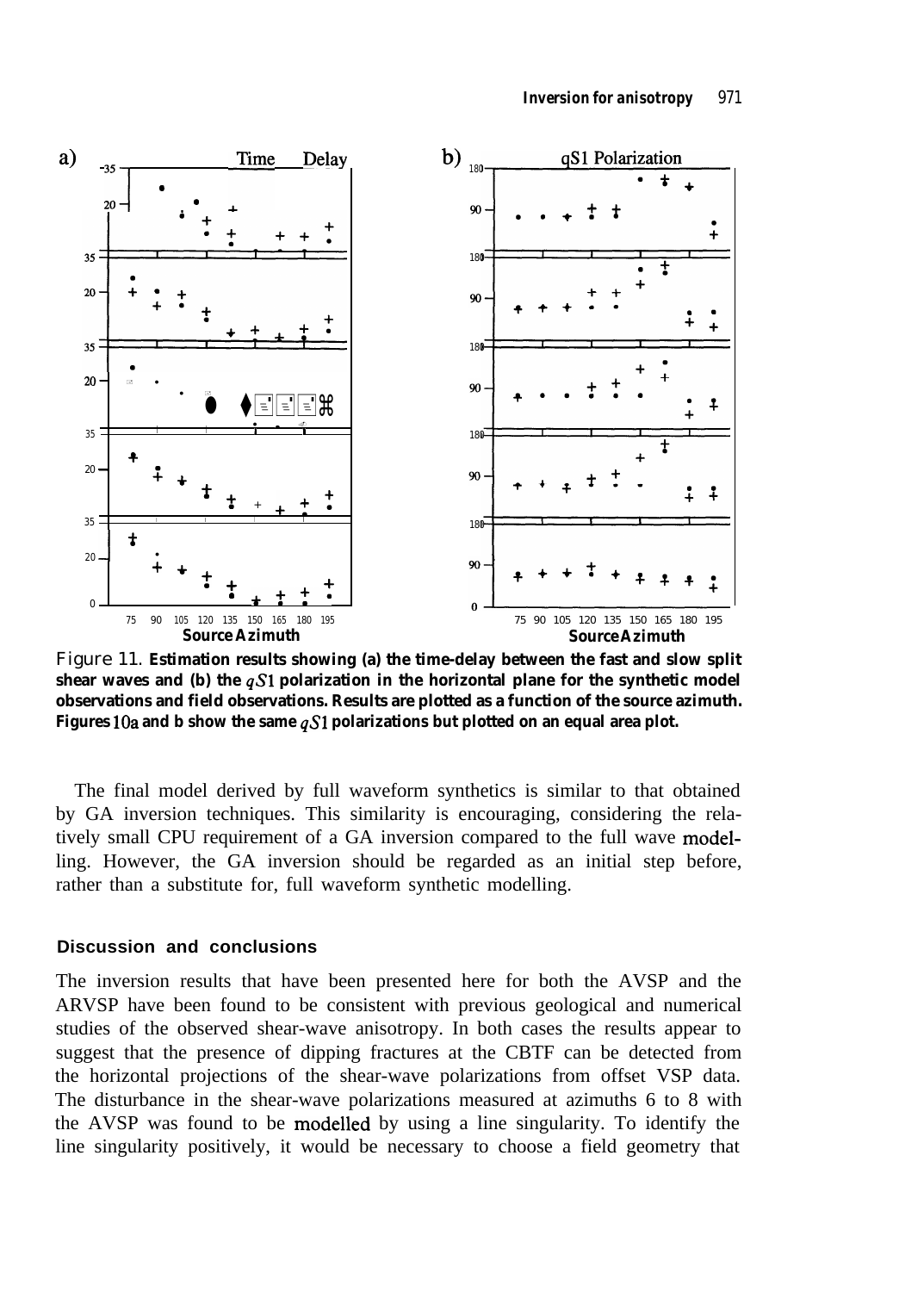would cross the line singularity where an abrupt change in shear-wave polarizations and zero time-delays would be observed.

The most significant problem with this work is the simplification of the forward modelling from what is in reality a 3D structure to an anisotropic homogeneous half-space. This approach is justified firstly by the prohibitive computational complexity and intensity of the forward modelling requirements that would be required in dealing with a more realistic anisotropic earth model. Secondly, it is unlikely that there are any significant changes in the crack orientation with depth (although there may be some rotation of crack direction to the vertical with depth due to the increase in the overburden) so that the polarizations measured at the geophones will correspond to the local anisotropy. Problems arise for the inversion of the time-delays since these are proportional to the shear-wave velocity which are not constant with depth. In this case the inverted time-delays will effectively average the shear-wave velocities sampled along the raypaths. Since time-delays are also proportional to the crack density, the inversion result will refer to a weighted average crack density over the region. Despite these limitations the GA appears to produce consistent results so that it would appear that these assumptions are valid. It should be emphasized that these limitations are related to the computational complexity of the forward modelling problem and not the nature of the inverse problem structure for the GA.

As with previous studies (Stoffa and Sen 1991; Sambridge and Drijkoningen 1992), the GA has been found to perform very efficiently when applied to the search of large non-linear model spaces. The main limitation with the GA is the dependence on the speed with which the fitness functions can be evaluated since many models need to be generated before convergence. However, for large multimodal model spaces where the implementation of a Monte-Carlo process is considered impractical due to the slow convergence rate, the GA presents an attractive alternative. GAS are also very flexible and may be applied to different problem domains by replacing the evaluation routine by the relevant forward modelling problem. More fundamental problems exist with GAS but it appears that in most cases these schemes are robust and efficient and are likely to find increasing use within the exploration industry.

We have shown that an inversion scheme based on a GA can be used to invert shear-wave observations in the presence of seismic anisotropy and in future studies we intend to extend the GA approach to the inversion of guided wave dispersion in anisotropic waveguides.

## **Acknowledgements**

S. Horne thanks Elf UK for their financial support of this work and also colleagues at the British Geological Survey for their support, advice and friendship. This work was supported by the Edinburgh Anisotropy Project and the Natural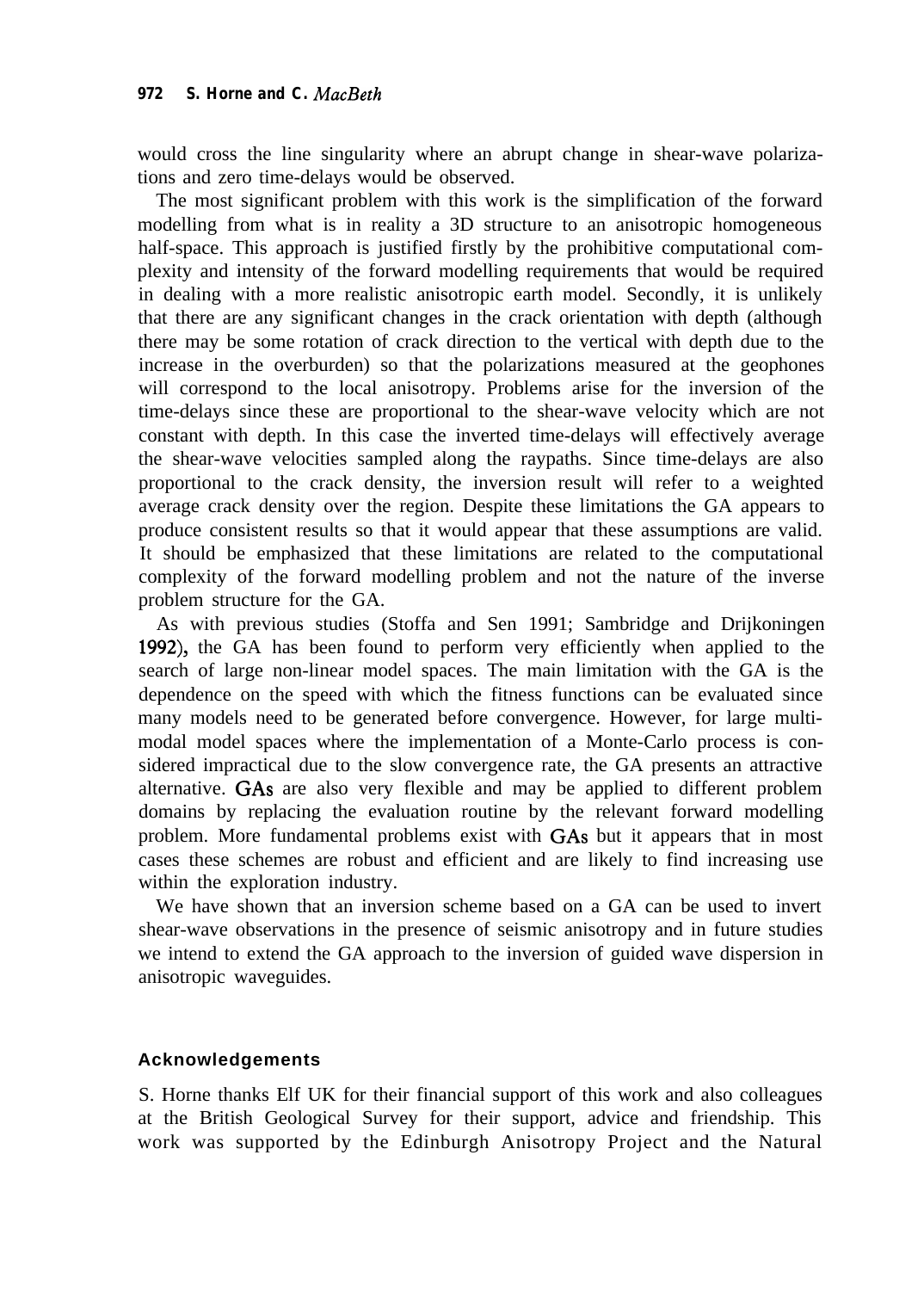Environment Research Council, and is published with the approval of the Director of the British Geological Survey (NERC).

#### **References**

- **Alford R.M. 1986. Shear data in the presence of azimuthal anisotropy: Dilley, Texas. 56th SEG meeting, Houston, Expanded Abstracts, 476-479.**
- **Arts R. J., Helbig K. and Rasolofosaon P.N. J. 1991. Complete inversion of the anisotropic elastic tensor in rocks: Experiment and theory. 61st SEG meeting, Houston, Expanded Abstracts, 1538-l 541.**
- **Backus G.E. 1962. Long-wave elastic anisotropy produced by horizontal layering.** *Journal of Geophysical Research 66,4427-4440.*
- **Chapman C.H. and Pratt R.G. 1992. Traveltime tomography in anisotropic media I. Theory.** *GeophysicalJournal International 109, 1 -* **19.**
- **Crampin S. 1985. Evaluation of anisotropy by shear-wave splitting.** *Geophysics 50,42-l* **52.**
- **Crampin S. 1987. Geological and industrial implications of extensive-dilatancy anisotropy.** *Nature 328,491-496.*
- **Douma J. 1988. The effect of the aspect ratio on crack-induced anisotropy.** *Geophysical Prospecting 36,614-632.*
- **Folstad P.G. and Schoenberg M. 1993. Scattering from a set of anisotropic layers to second order in frequency. 55th EAEG meeting, Stavanger, Norway, Expanded Abstracts, p. 105.**
- **Goldberg D.E. 1898.** *Genetic Algorithms in Search Optimization and Machine Learning.* **Addison-Wesley Pub. Co.**
- **Hudson J.A. 1986. A higher order approximation to the wave propagation constants for a** cracked solid. *Geophysical Journal of the Royal astronomical Society 87, 265-274.*
- Hudson J.A., 1991. Crack distributions which account for a given seismic anisotropy. Geo*physical Journal International 104, 5 17-52 1.*
- **Li X.Y. and Crampin S. 1993. Linear-transform techniques for processing shear-wave anisotropy in four-component seismic data.** *Geophysics 58, 240-256.*
- **Liu E. and Crampin S. 1990. Effects of the internal shear-wave window: comparison with anisotropy induced splitting.** *Journal of Geophysical Research 95,* **11275-l 1281.**
- **Liu E., Crampin S. and Queen J.H. 1991. Fracture detection using cross-hole surveys and reverse vertical seismic profiles at the Conoco Borehole Test Facility, Oklahoma. Geo***physicalJournal International 107,449-463.*
- **MacBeth C. 1991. Inverting shear-wave polarizations for anisotropy using three component offset VSP's : synthetic seismograms.** *Geophysical Journal International* **107, 571-583.**

**Musgrave M. J. 1970.** *Crystal Acoustics.* **Holden-Day Inc.**

- **Queen J .H. and Rizer W.D. 1990. An integrated study of seismic anisotropy and the natural fracture system at the Conoco Borehole Test Facility, Kay County, Oklahoma.** *Journal of Geophysical Research 95, 11255-l 1273.*
- **Sambridge M: and Drijkoningen G. 1992. Genetic algorithms in seismic waveform inversion.** *Geophysical Journal International 109, 323-342.*
- **Smith M.L., Scales J.A. and Fischer T.L. 1992. Global search and genetic algorithms. The** *Leading Edge of Exploration 11, 22-26.*
- **Stoffa P.L. and Sen M.K. 1991. Nonlinear multiparameter optimization using genetic algorithms : inversion of plane wave seismograms.** *Geophysics* **56, 1794-1810.**